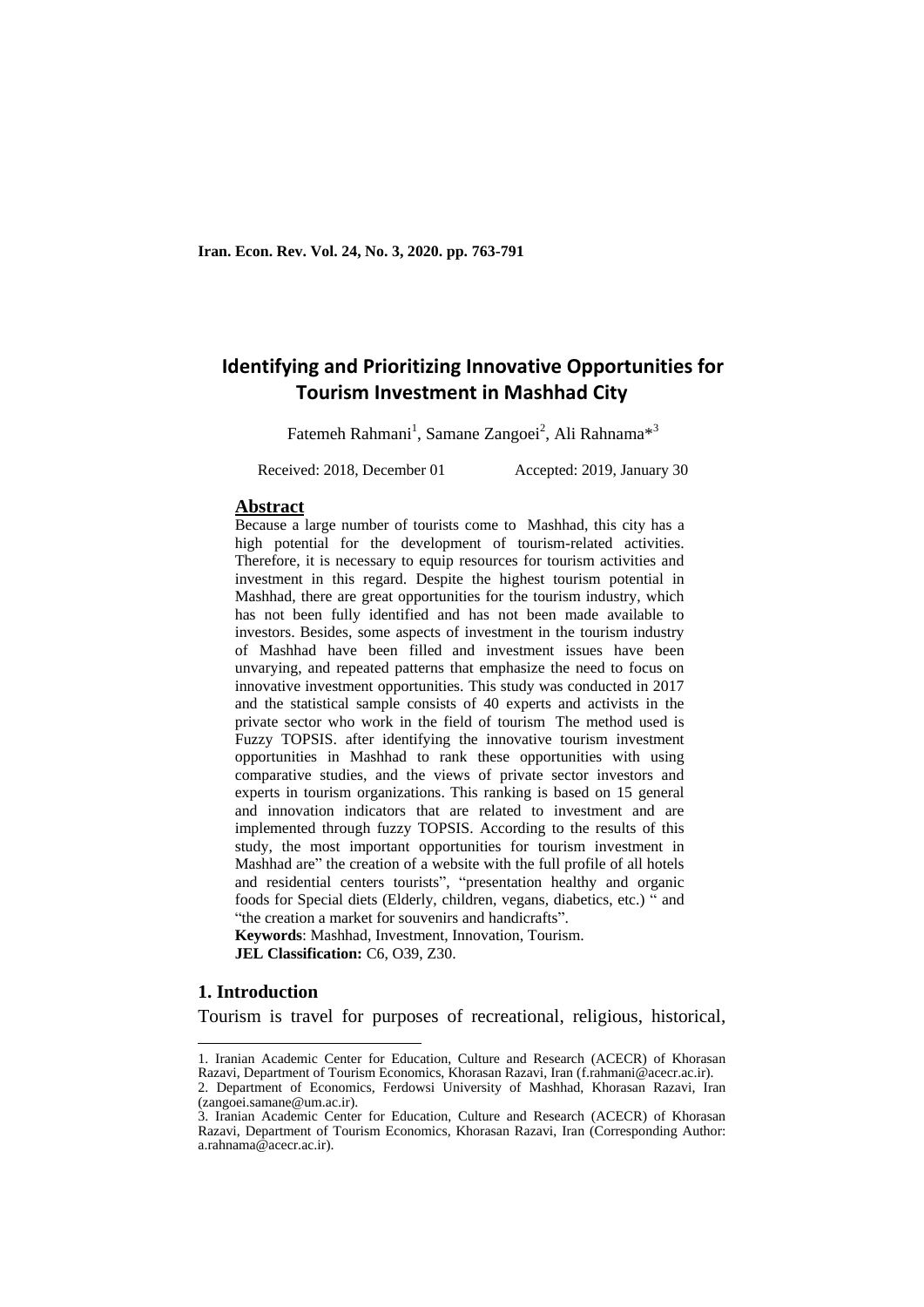free time and doing business. In other words, "Tourism comprises the activities of persons traveling to and staying in places outside their usual environment for not more than one consecutive year for leisure, business, and other purposes. These people are called visitors. (World Tourism Organization, 2009).

Today, the industry has been accepted as an area for interaction between countries around the world, and Developed and developing countries consider tourism as one of the central approaches to creating sustainable employment, increasing per capita income and diversifying income sources.

One of the most important requirements for the development of this sector is that appropriate infrastructure development includes the development of residential units and reception, communications, transportation, health, and other services required by tourists.

To achieve these areas, significant capital needs to be invested, so using domestic and foreign investment funds should be provided by using different tools. Achieving these infrastructures requires a significant investment for their development, and through various tools, they should provide a platform for attracting domestic and foreign capital. (Momeni and Homayouni Far, 2015)

Investment in tourism can take place in different sections that each of these sectors can cause the growth of the tourism industry and we can identify opportunities in these sectors and adapting opportunities to the needs of tourists has led to the growth of tourism. An important area of corporate financing is focusing on investment opportunities. Investment opportunities are one of the tools of growth for managers that can be considered or neglected (Myers, 1977; Rezaei and Garkaz, 2013). Investment opportunities show the potential capability of investments .This means that the more investment ability firms have in the future; there are more investment opportunities (Ferdinand, 1999; Rezaei and Garkaz, 2013)

The tourism industry has one of the fastest growth rates among other sectors of the economy. Such growth in the tourism industry is due to new technologies, new markets, and new organizational forms. It is necessary to pay attention to innovation in the tourism industry more than other industries because the smallest political, social, economic, and technological changes affect this industry. According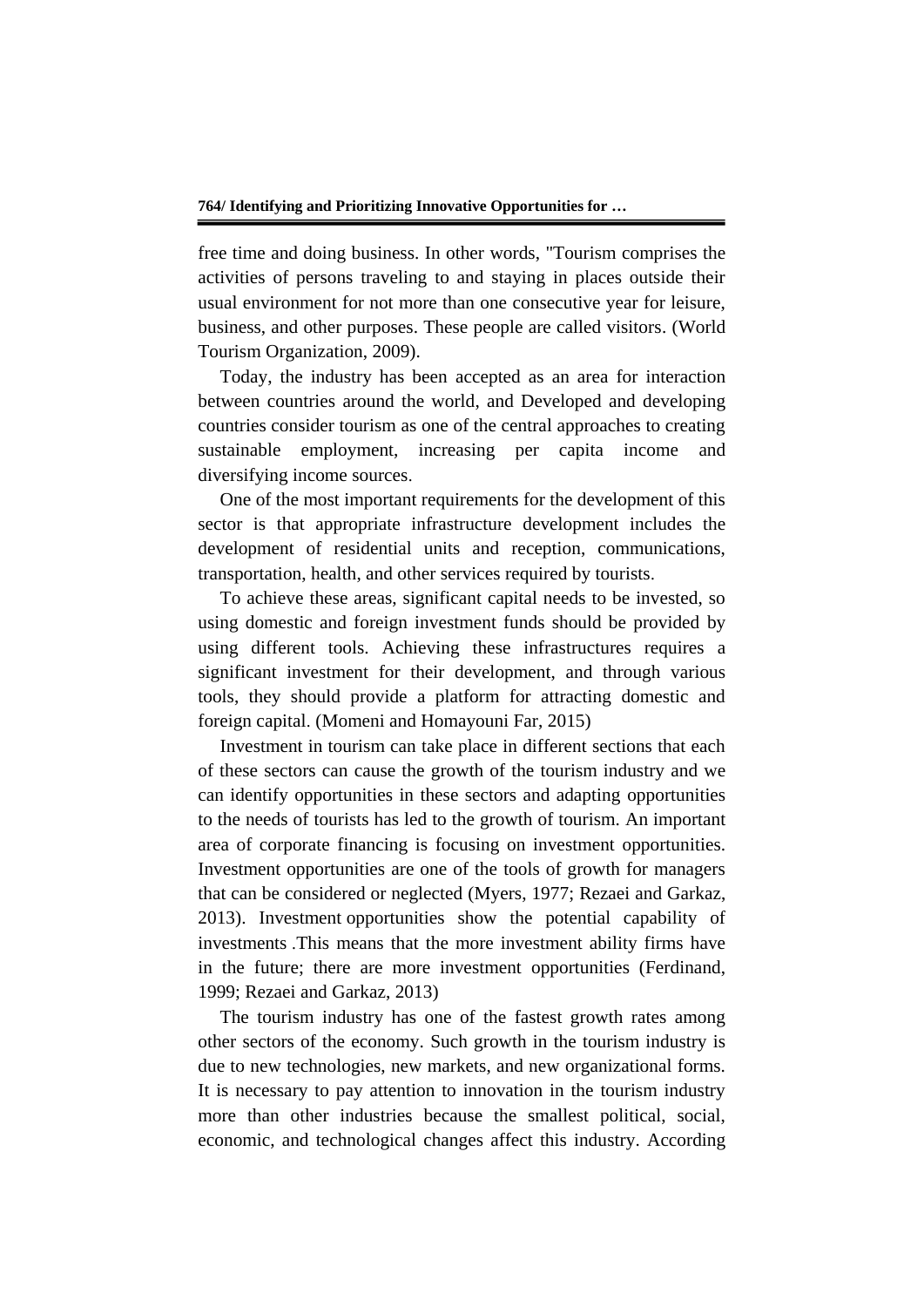to strong competition in tourism, innovative activities are one of the important factors in the survival of the tourism system.

Innovation is at the heart of hospitality organizations 'success because it allows them to improve the quality of products, increase efficiency, cut costs, meet the changing needs of customers, increase sales and profits, gain a greater market share and differentiate themselves from competitors (Chang et al., 2011).

This subject is important because if there is a lack of innovation in the tourism sector and at the level of the routes, it will lead to losing the competition, which can reduce the longevity of that route. This requires great investment planning to change the situation and rebuild the destination and stimulate further development and the cycle of life goes from destruction to growth (Hjalager, 2010).

Among the cities of Iran, Mashhad has a special place in tourism. Every year around 30 million tourists travel to the city that 5 million are foreign tourists (Cultural Heritage, Handicrafts, and Tourism Organization of Khorasan Razavi Province, 2018). Due to the huge amount of tourists and pilgrims come to this city, it has the high potential to develop activities related to tourism so, it is necessary to equip the resources towards tourism activities and make an investment in the tourism industry.

According to the content above and the importance of investment in the tourism industry, we will identify and prioritize innovative investment opportunities in tourism in Mashhad in this study.

#### **2. Theoretical Foundations**

There is a difference in the concept of investment, as the concept of capital. John Blake mentions two meanings for investing: The process of adding to stocks of real productive assets and ownership of financial assets such as stocks of factories (Black,1997). Investors are the people who own these assets.

In the theory of investment from the viewpoint of microeconomic economics, investment in the process of adding the real productive assets of the firm; Although the purpose of investing in financial markets is the exchange of money with a financial asset. Given the framework of the macroeconomic and national account, investment is a process that leads to investment expenditures as a part of national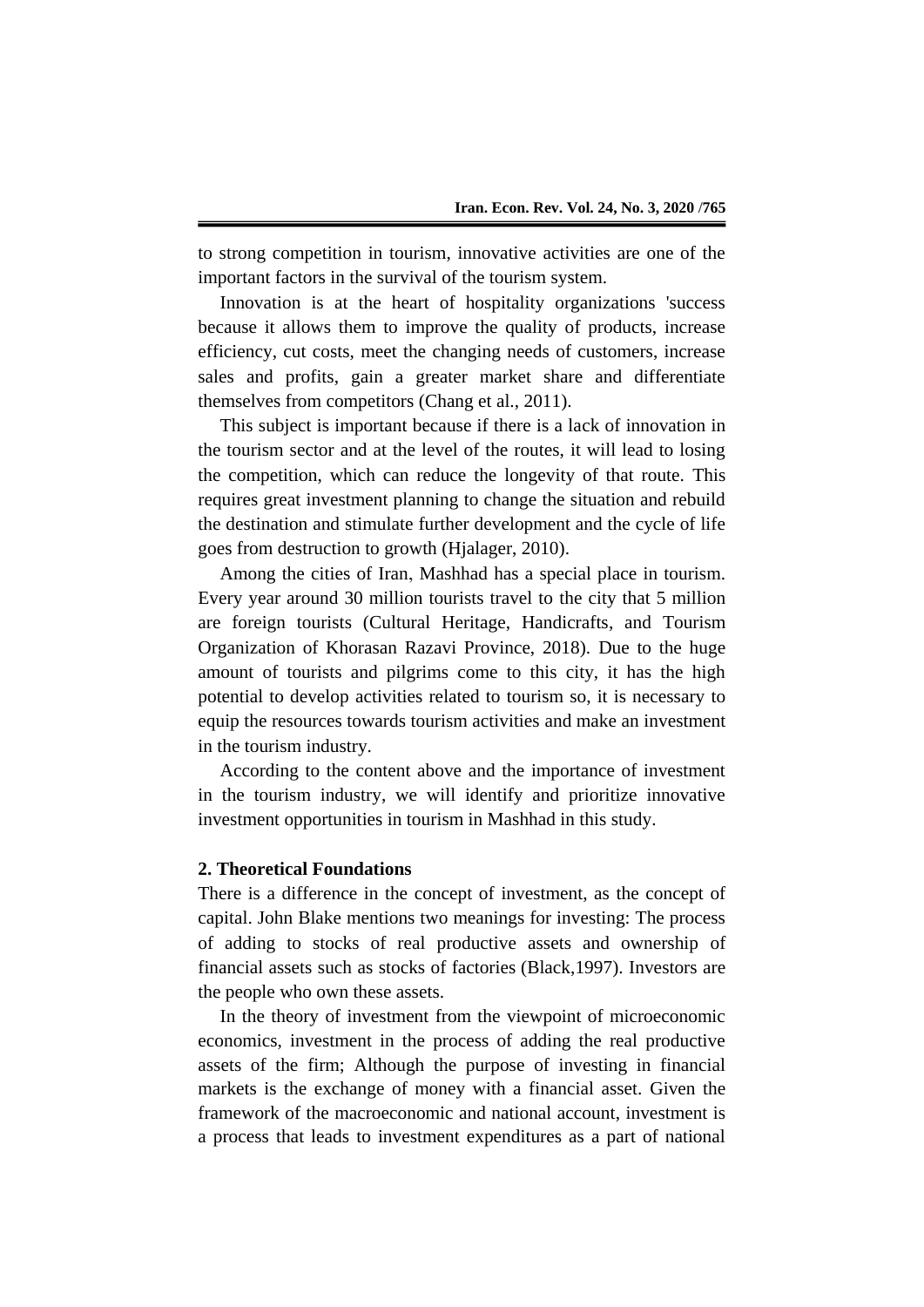income. Therefore, it only covers costs that increase the inventory of stock goods such as factories, technical equipment, buildings, and inventory. According to this view, the purchase of old machines or factories built in previous years is not considered an investment (Tafazoli, 1997). Therefore, investment in national accounts is called Capital Formation and includes investment in machinery, construction, and inventory stock (Akhavi, 1997).

An investment opportunity represents a set of investment policies and policies and over time, the company is always will be revised. Investment opportunity can also include environmental factors that provide favorable conditions for the company such as the growing market for products (domestic and international), or the limiting factors for competition, changes in exchange rates for the benefit of the company, the financial condition that promises a reassurance future for the industry or company or identifies a new market (Islami Bidgoli and Bigdlu, 2006).

The concept of investment opportunities is not new in academic literature .Myers defines a company as a combination of investing assets and investment opportunities (Myers, 1977).

Krissnawati also points out the investment opportunities represent optional investments caused by production decisions, investment, and financing; decisions that expect their rate of return to be higher than normal returns. The set of investment opportunities is a list of projects with a positive net present value that is available (Krissnawati, 2006).

Since the opportunity of study for a specific project wants to emphasize on main aspects of investment for a possible industrial suggestion so the information that it receives should not be involved with substantial and significant costs in the preparation phase of the project (Pourfaraj et al., 2012).

Since the purpose of this research is to explore innovative investment opportunities in the tourism sector, it is also necessary to discuss innovation.

Innovation is a process that a new idea or solution for problem implements. In other words, innovation is the creation, acceptance, and implementation of new ideas, new processes, or new products and services. Acceptance and implementation are in the center of innovation definition and include capacity change and admission capacity (Hall & Williams, 2008).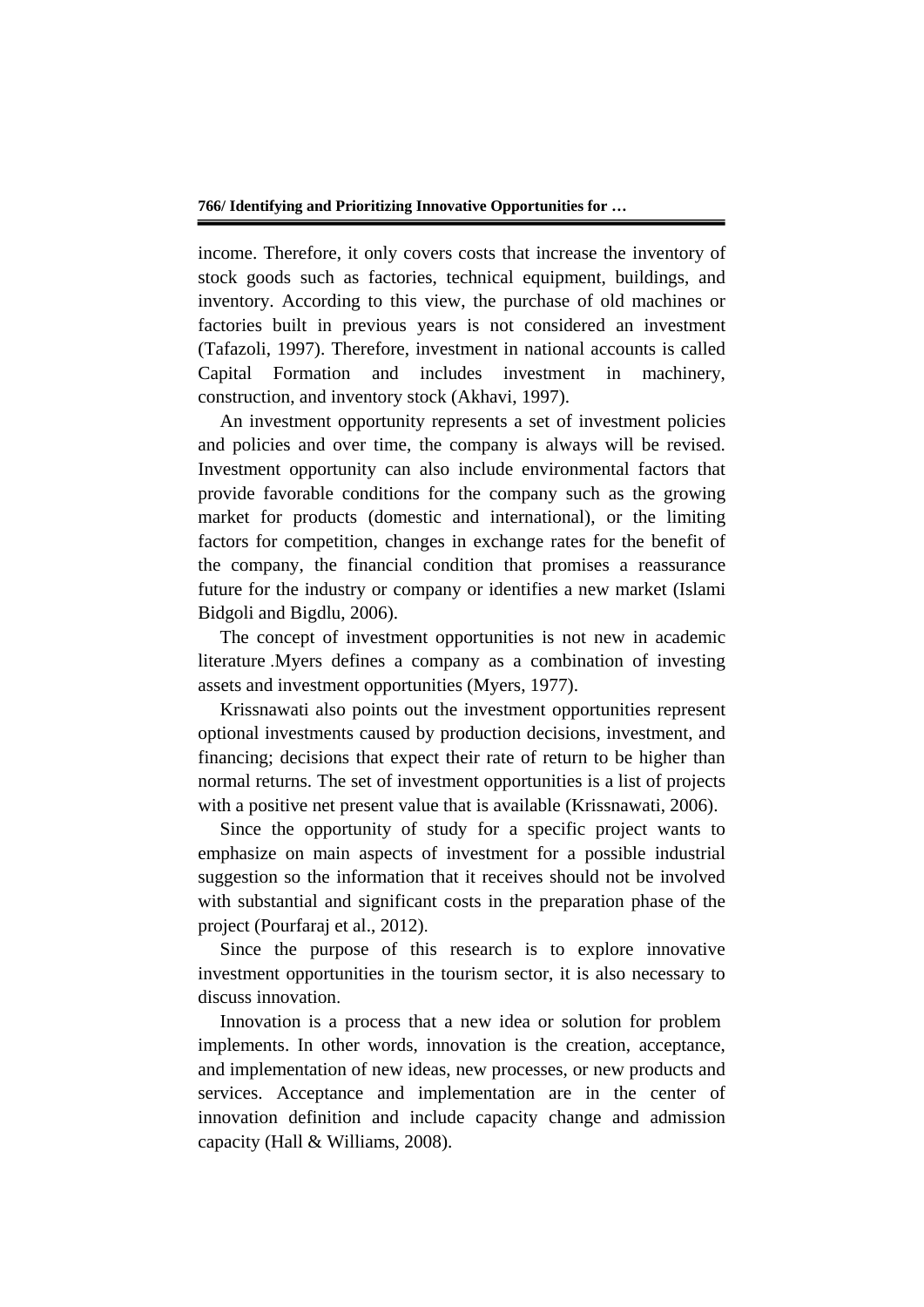A large number of organizations do not have an accurate understanding of the innovation process, and it is only by chance that some ideas may be appropriate and reach commercialization. In such organizations, innovation occurs by serendipity rather than by deliberate management, so in this way, there cannot be a continuous innovation and securing a competitive advantage (Oetinger, 2005).

Today, innovation is a crucial component of business strategy for most organizations, but few organizations have transparently defined the process of innovation (Dsouza, 2009). To gain a competitive advantage in the market, the implementation of innovation is needed sustainably and effectively as well as the effective management of the innovation process. Successful organizations have set a specific agenda for their innovation, instead of relying on sudden and accidental innovations and using different tools to manage the innovation process (Dsouza, 2009).

This study seeks to explore the opportunities of urban tourism investment, among the approaches presented in various studies, only one approach can be considered as the basis for categorizing urban tourism products and services. According to Ashurst's classification (1989), approaches such as ecological, user, and policy cannot show the proper distribution of urban tourism investors. Because the division and sampling of investors should be determined by the type of investment that these three approaches do not provide a clear indication of the type of investment. However, the "facilities" approach, which includes attractions, facilities, infrastructure, and typical tourism areas, provides the ability to categorize investors at a fairly good level. In this study, according to the study of Jansen-Verbeke (1986), the products and services in urban tourism are divided into two primary and secondary elements and as well as integrating some types of investments due to the relatively similar nature and functional similarities, the following classification can be considered as a classification of investment opportunities:

- Investment in "accommodation facilities and supplying the place »
- Investment in "Food facilities"
- Investment in" leisure and entertainment facilities"
- Investment in "social-cultural facilities"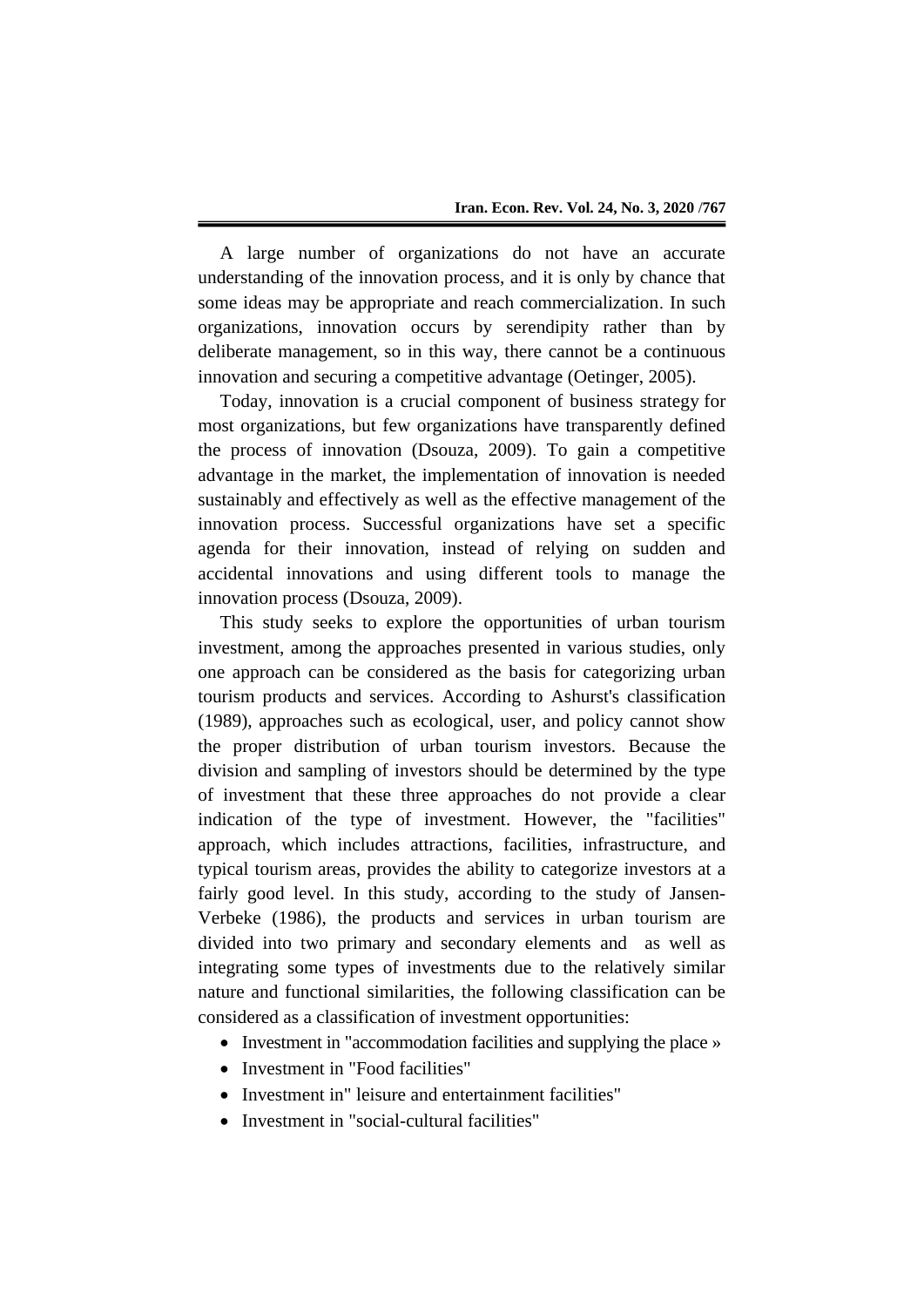- Investment in" Travel Services and Tourists Guide"
- Investment in "Markets and Shopping Centers" The theoretical model of this study is as follows.



**Figure 1: Different Stages of Selecting the Most Important Tourism Investment Opportunities in Mashhad**

#### **3. Literature Review**

Kheiri et al. (2016), in their study titled "Evaluation of Tourism Investment Priorities in Zoroastrian Villages of Yazd Province, Iran," examined the different aspects of these villages to invest in tourism and evaluate their investment in them. In this study, 4 Zoroastrian villages including Rahat Abad, Cham, Mobarakeh, and Mazrae Kalantar were studied from different aspects to be prioritized for tourism investment. This study is applied research that used qualitative and quantitative data. First, through the study of literature and interviews with experts, the weight of the different criteria for investment in rural tourism was determined using the AHP technique. Then local people were interviewed and the Fuzzy TOPSIS technique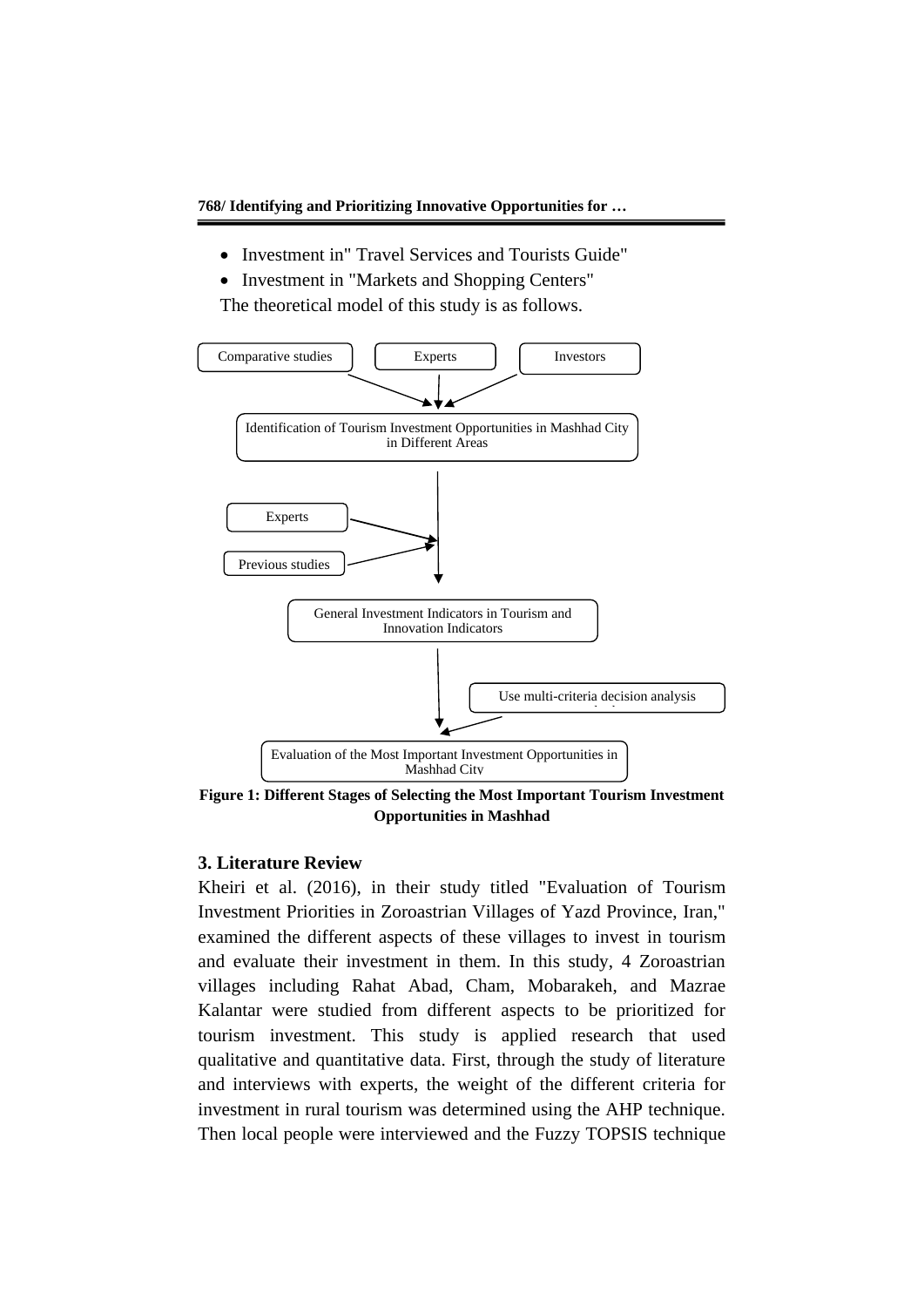was used to measure quantitative indicators. The results show that Mazrae Kalantar received the highest score (0.73) and was the best village for investment. Rahat Abad, Mobarakeh, and Cham, respectively, have the next places for tourism investment priorities.

Wakely (2015) explores potential tourism investment opportunities for Downtown Cobourg and assesses potential sites to identify a preferred location. To evaluate these opportunities, indicators such as market evaluation, knowledge of competitive status, and expert opinion of the team have been used. It has also been investigated to identify the places ready to invest in the city, a definition of the development concepts for tourism projects, challenges, and opportunities to invest in them, identify the economic impacts that have the greatest impact on opportunities to provide marketing and sales documents for priority opportunities. To achieve the expected results, methods have been used such as interviews with tourism and tourism stakeholders, market research and marketing methods, and preliminary evaluation of sites identified by the Town to ascertain which were preferred for the tourism investment opportunities. Finally, the following are selected: Outdoor Water Park, Indoor Water Park with a hotel, Boutique Inn, and suites (With restaurant, spa, and small meeting rooms), Hotel and conference center, Campground/trailer Park, Waterfront restaurant, Lake and boating.

Benjamin (2013) in a study titled" Strategies for harnessing investment opportunities

Through tourism in Nigeria" explored the five-cluster arrangement conceptualized in the Nigeria Tourism Development Master Plan. In this study, the investment opportunities of each cluster were highlighted on product bases. The paper also presented a conceptual framework for harnessing the investment opportunities that abound in the tourism sector of the economy

Gogus et al. (2013) in their study entitled "Innovation and sustainable growth measurement in the hotel industry: A hierarchical decision-making model" aimed to identify the most important indicators that affect innovation and sustainability in hotel management. To analyze environmental and economic responsibility issues they prefer to use a hierarchical approach with group decisions. Based on the statistical results of Super Decisions software, this article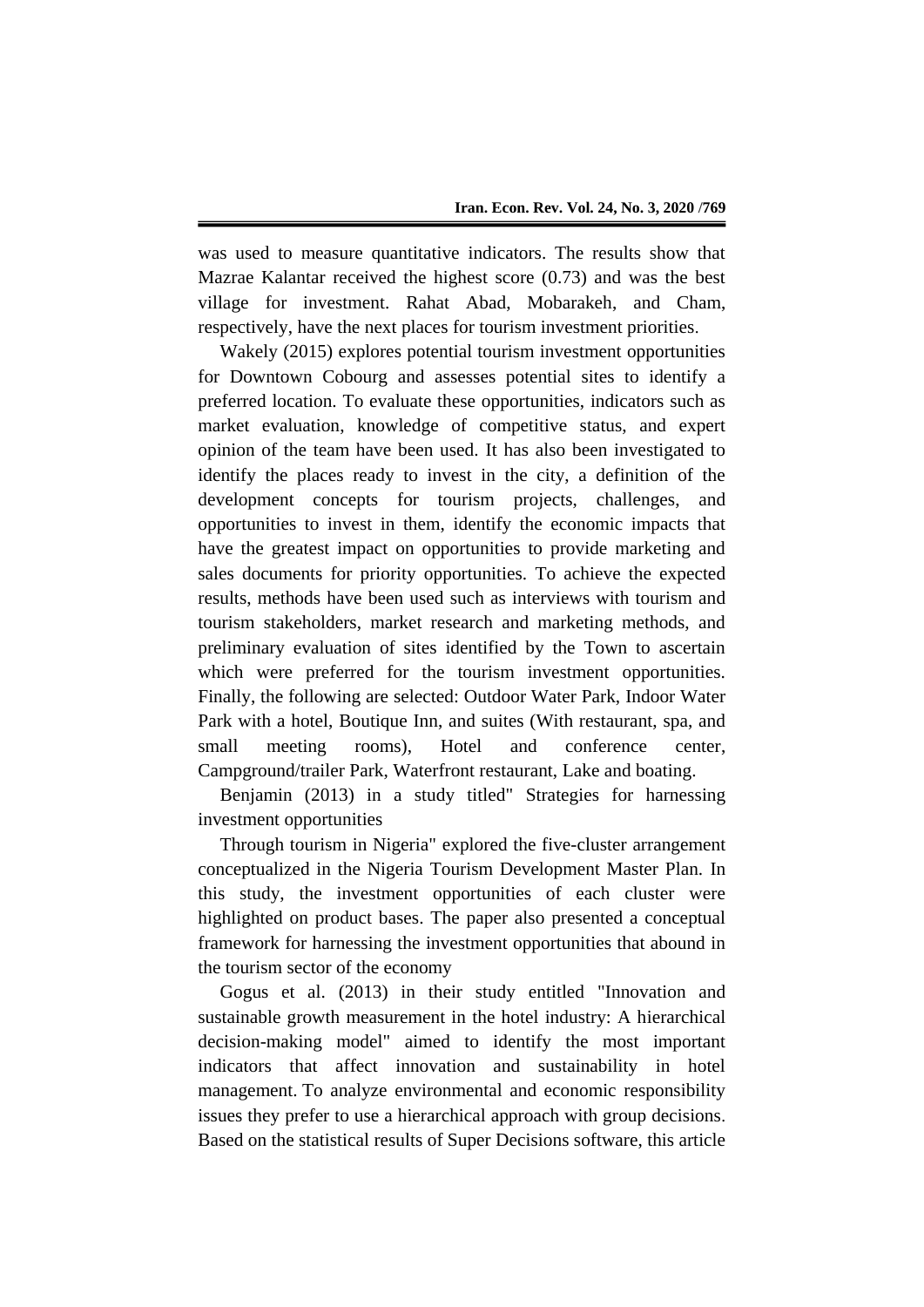obtains the relative importance innovation and sustainable growth measurement in the hotel industry and specifies the key field of innovation in the current hotel management through consistency verification. The results show that first hotel managers should focus on first overall service quality, second hotel brand management, and third sales techniques. To be successful, the hotel company should improve its sales techniques these techniques should allow more professional sales-calls, international marketing tools, improved communication, and follow-up skills to see whether the companies continue to choose the hotel, or just they move in some period. The reasons should be discussed and find-out. The information system in the hotel should be well-structured with an accessible, informative, and manageable website. The reservations from the internet should not be a problem and even the promotions and campaigns should be found out easily at these web pages. Besides functionality, user-friendly, and easily manageable hotel web pages are preferred to increase customer portfolio. Indeed, IT has to be a strategic weapon to obtain competitive advantages in the hotel industry.

Awirya et al. (2012), in a study to identify tourism development opportunities through increased investment in the Bali Tourist Area in Indonesia. To make a successful investment in tourism, government support, and also the consumers' needs have to be considered. As many as 235 foreign tourists in Bali and 5 policymakers were asked about their perceptions of the development of Bali tourism. Factor analysis and AHP showed that tourists consider convenience and security are factors that important to them. For policymakers, factor analysis also showed the same result. Perceptions combination between tourists and policymakers give more opportunities for investors to develop coastal and cultural tourism. Investments are also needed in public transportation, communication, and electricity. Since demands for various and comfortable lodging are quite high, so investment in the accommodation sector still has a good prospect. Construction and development of infrastructures will give an advantage not only for the visitors but also for the local citizen. The multiplier effect can be bigger if government policy for human capital development can work well.

Asadi and Daryaei (2011), in their study, identified and prioritized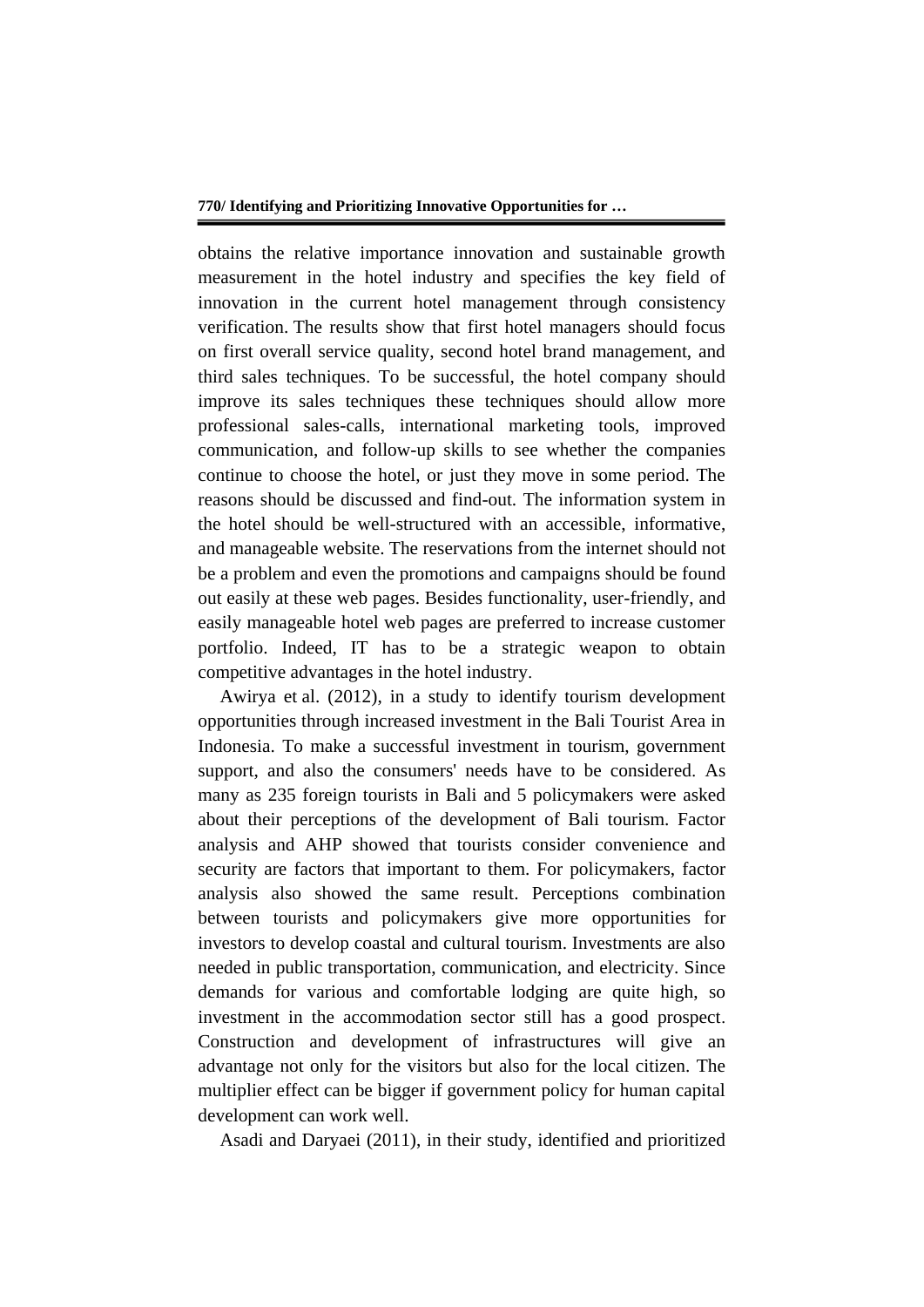various forms of tourism in Iran. In this study, prevailing forms of tourism in Iran are recognized according to the literature review and Delphi model. In the next step by using the same model, five criteria are recognized to analyze forms of tourism and then are weighted via pair-wise comparison method. The statistical population that includes all technical managers of tourism companies and tourism activists. The sample size equals to 278. Based on the results obtained and ranked by TOPSIS show that health tourism due to the availability of potential markets and providing high-quality services consistent with mentioned markets has the priority among the forms of tourism in Iran. Religious tourism, cultural tourism, ecotourism, urban tourism, and rural tourism are the next priorities

Shamaud Doha and Chowdhury (2009) examined the tourism development opportunities in Bangladesh in their study. Necessary secondary information and data were collected from sample respondents through the direct interview and observation method. According to the results of the research, Bangladesh is one of the third world countries having a scarcity of his finance but they can increase their GDP through by giving stress to the tourism industry. So the opportunities in this study were obtained for the tourism industry are included Cox's Bazaar which is the world's longest (120 km.) beach Cox's Bazar is one of the most attractive tourist spots of the country. There are more tourists' places around cox's bazaar, including Inani, Himchhari, and so on. The second opportunity is related to Kuakata have a long wide seashore in distinctive nature surroundings, where various festivals are held there. Also, The Sundarbans is the largest mangrove forest in the world and several other areas that have particular importance in Bangladesh. Also, this study explains that the private sector in this field should be encouraged by government officials.

#### **4. Data and Analysis Method 4.1 Data**

The statistical population in this study included all experts in the field of investment in the city of Mashhad, such as Municipal Economic Experts, -Khorasan Razavi Investment Services Center, Cultural Heritage, Handicrafts and Tourism, Academic Center for Education,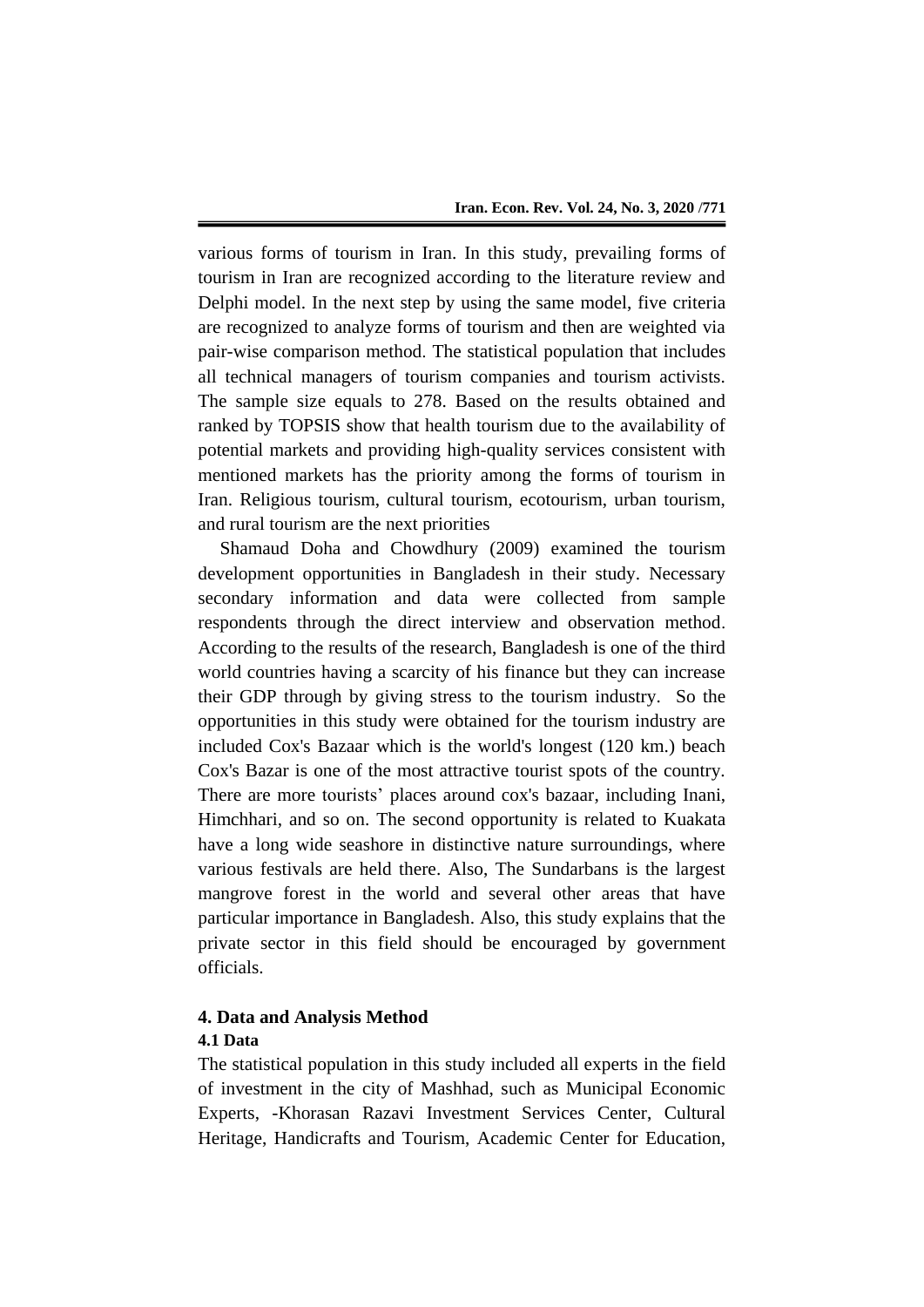Culture and Research and Private Enterprises Companies active in the field of Tourism, and 40 questionnaires are distributed among people in census form and the results were analyzed.

#### **Material and Methods**

The fuzzy TOPSIS method is used to rank the well-known tourism investment opportunities.

#### **The Fuzzy TOPSIS**

TOPSIS method was originally suggested by Hwang and Yoon in 1981. This method is one of the most multi-criteria decision analysis models and is used extensively. The TOPSIS model has been widely used in operations research analysis, which plays a part in policymaking, decision-making, implementation, and control, by decisionmakers and executives (Azar and Rajabzadeh, 2012). The TOPSIS model has a wide range of uses to choose and prioritize available options, which have the shortest distance from the positive ideal solution (best), and the farthest distance from negative ideal solution (worst) (Asgharpour, 2009).

In the opinion of Melyzsky, as regards, there are several methods and techniques for decision making with multiple criteria, but the TOPSIS method has less sensitivity than the weighting method to the criteria (Moeinaddini et al., 2011).

Fuzzy TOPSIS is a group decision process that is required by a group of decision-makers to comment on the subject under review (Govindan et al., 2009).

According to this technique, the best alternative is closest to the positive and farthest from the negative ideal solution. The positive is one that and minimizes the cost criteria. The negative ideal solution maximizes the cost criteria and minimizes the benefit criteria. In summary, the positive ideal solution is composed of all best values attainable of criteria, and the negative ideal solution consists of all the worst values attainable of criteria (Nezami et al., 2018).

When we ask qualified experts to evaluate a variable, they use terms such as good, moderate, weak, very weak, etc., which is called linguistic variables. Therefore, by introducing linguistic variables, we will be able to formulate obscure and indeterminate descriptions in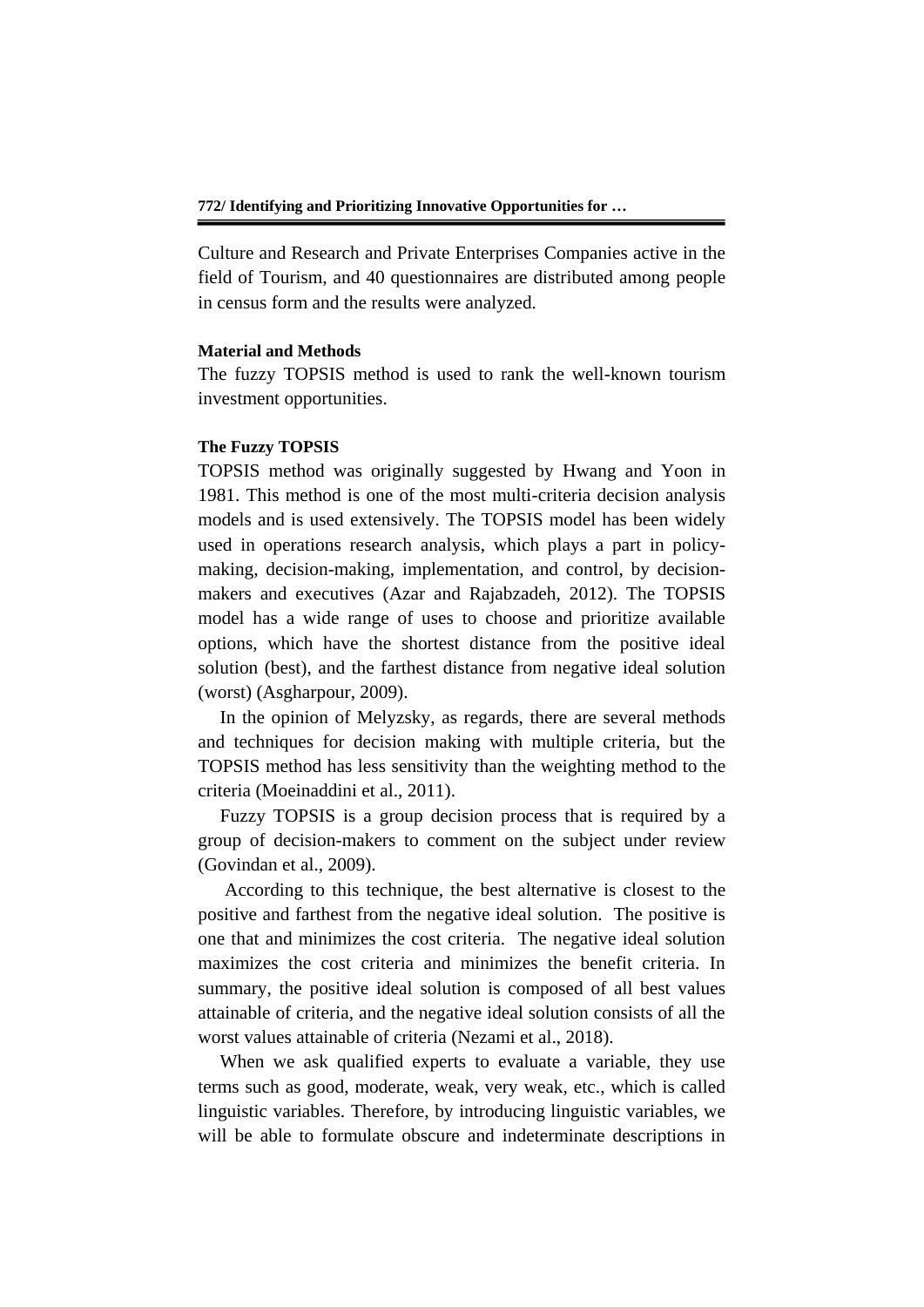natural languages in mathematical propositions (Alam Tabriz et al., 2014; Javanshir et al., 2008). Fuzzy numbers are one of the fuzzy theoretical tools to show uncertainty; the fuzzy number is represented by the triangular membership function that in this paper used for fuzzy purposes (Ramezanian and Zarei Doodaji, 2013).

Different methods can be used to perform operations in fuzzy tops. In this research, the Chen method has been used. In this method, at first, a fuzzy decision matrix is created.

A decision matrix is a list of values in rows and columns where there are M alternative options and each need to be assessed on N criteria, can be described by the decision matrix which has N rows and M columns, or  $M \times N$  elements, and the numbers inside the matrix are the grades that the experts give to the options on different criteria.

If we have m alternatives  $\{A1, A2, \cdots, Am\}$  which should be assessed by applying n criteria (or attributes)  $\{C_1, C_2, \dots, C_n\}$  can be expressed by the decision matrix

$$
D = \n\begin{array}{c}\nA_1 \\
A_2 \\
\vdots \\
A_m\n\end{array}\n\qquad\n\begin{bmatrix}\nx_{11} & x_{12} & \cdots & x_{1n} \\
x_{21} & x_{22} & \cdots & x_{2n} \\
\vdots & \vdots & \vdots & \vdots \\
x_{m1} & x_{m2} & \cdots & x_{mn}\n\end{bmatrix},
$$
\n(1)

$$
w = [W_1 \quad W_2 \dots W_n], \tag{2}
$$

 $(X_{ii}$ , and w<sub>i</sub>, n, ..., 2, 1, = j and m... 2, 1 = i are triangular fuzzy numbers as  $(a_{ii}, b_{ii}, c_{ii}) = x_{ii}$ ,  $(w_{ii}, w_{ii}, w_{ii}) = w_i$ 

 $X_{ii}$  indicates the rating of the alternative  $A_i$  according to criteria C  $_i$ and  $w_j$  is the weight of criterion  $C_j$ .

Then the fuzzy decision matrix becomes normalized. In this step, the normalized fuzzy decision matrix,  $(\tilde{a}_{ij}, \tilde{b}_{ij}, \tilde{c}_{ij})$  with respect to the positive and negative criteria, is obtained by:

$$
\tilde{r}_{ij} = \left(\frac{a_{ij}}{c_j^+}, \frac{b_{ij}}{c_j^+}, \frac{c_{ij}}{c_j^+}\right), j \in B ,
$$
\n
$$
\tilde{r}_{ij} = \left(\frac{a_j^-}{c_{ij}}, \frac{a_j^-}{b_{ij}}, \frac{a_j^-}{a_{ij}}\right), j \in C
$$
\n(3)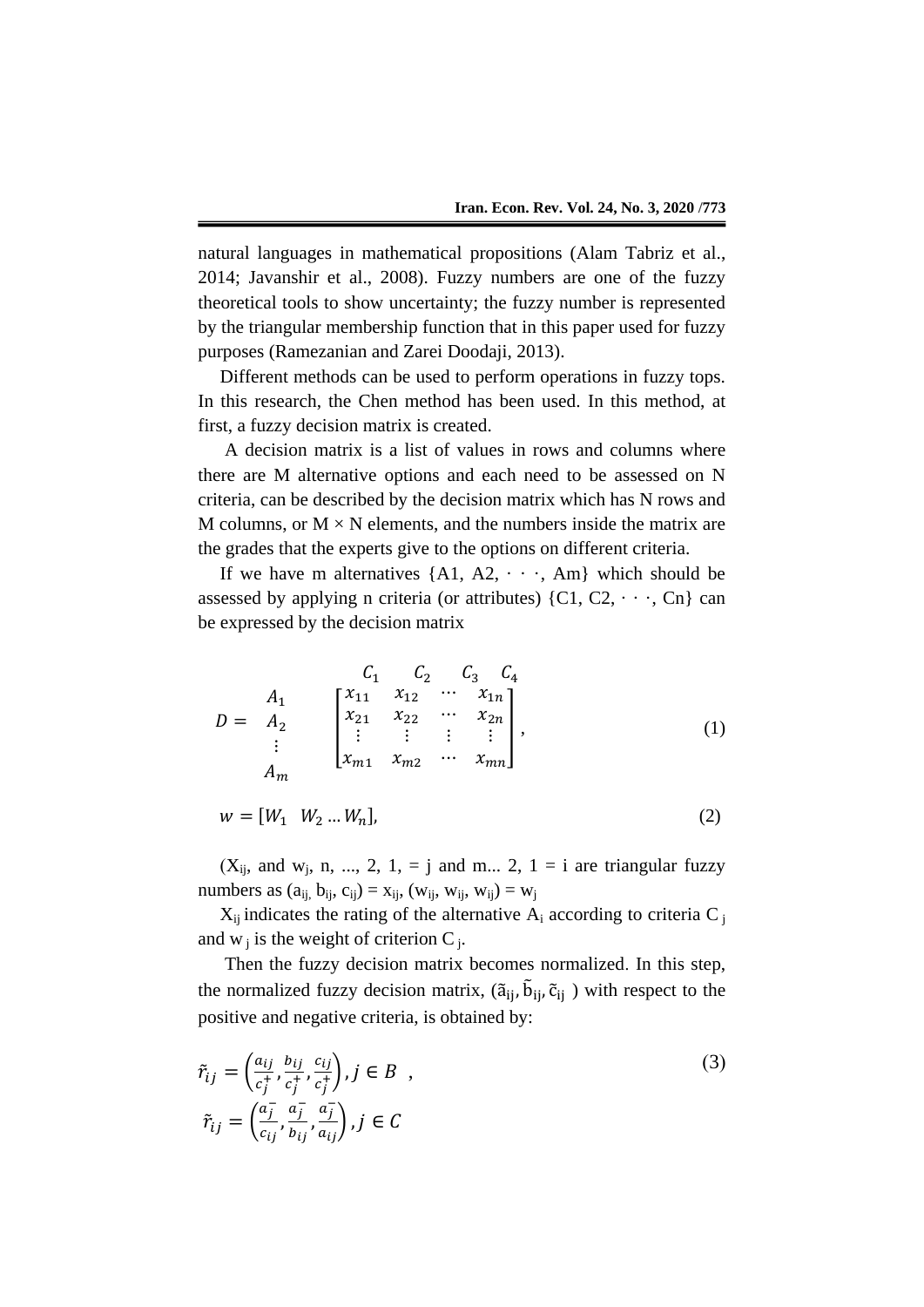$$
C_j^+ = \max C_{ij}, j \in B, \qquad a_j^- = \min a_{ij}, j \in C \tag{4}
$$

B: for positive criteria like benefit C: for negative criteria like cost

In the third step, the weighted normalized fuzzy decision matrix is constructed.

Considering the different weights of each criterion, the weighted normalized fuzzy decision matrix,  $v_{ij}$  is computed by multiplying the weight of the criteria,  $w_i$ , by the elements  $r_{ij}$  of the normalized fuzzy decision matrix

The weighted normalized fuzzy decision matrix is:

$$
\widetilde{V} = \left[\widetilde{v}_{ij}\right]_{m \times n} \quad \widetilde{v}_{ij} = \widetilde{r}_{ij}.\widetilde{w}_j \quad i = 1, 2, \dots, m, j = 1, 2, \dots, n \tag{5}
$$

where  $w_i$  is a fuzzy weight for the criterion C  $_i$ 

In the fourth step, identify the positive ideal solutions A (benefits) and negative ideal solutions A (costs) as follows:

$$
A^{+} = (\tilde{v}_{1}^{+}, \tilde{v}_{2}^{+}, ..., \tilde{v}_{j}^{+}) = \{ \max_{i} i = 1, 2, ..., m \}, j = 1, 2, ..., n \}
$$
 (6)

$$
A^{-} = (\tilde{v}_1^{-}, \tilde{v}_2^{-}, ..., \tilde{v}_j^{-}) = \{ \max_i i = 1, 2, ..., m \}, j =
$$
  
1,2, ..., n} (7)

where (1,1,1)  $\tilde{v}_j^+$  And (0,0,0)  $\tilde{v}_j^+$ .

Then Calculate the distances from the positive ideal solution and the negative ideal solution of each alternative respectively as follows:

$$
d_i^+ = \sum_{\substack{j=1 \ n}}^{n} d(\tilde{v}_{ij} - \tilde{v}_j^+) \quad i = 1, 2, ..., m \quad j = 1, 2, ..., n \tag{8}
$$

$$
d_i^- = \sum_{j=1}^n d(\tilde{v}_{ij} - \tilde{v}_j^-) \quad i = 1, 2, ..., m \quad j = 1, 2, ..., n \tag{9}
$$

To calculate the distance between two fuzzy numbers, we use the following formula (d ( $v_{ij}$ ,  $v_j$  +)):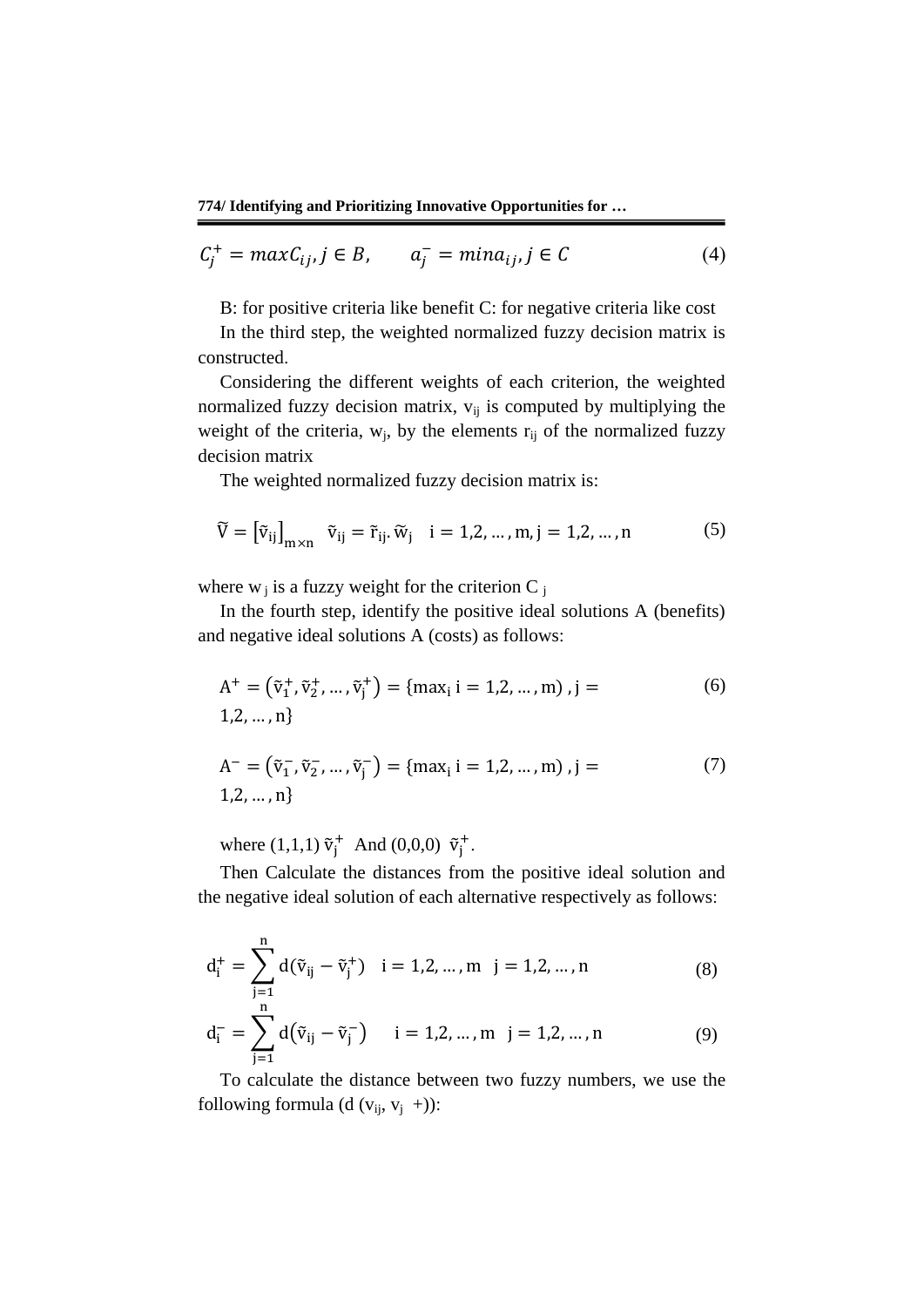$$
\tilde{a}_1 = (l_1, m_1, u_1) \qquad \tilde{a}_2 = (l_2, m_2, u_2)
$$
  

$$
\frac{D(\tilde{a}_1, \tilde{a}_2) = \sqrt{\frac{1}{3} [(l_2 - l_1)^2 + (m_2 - m_1)^2 + (u_2 - u_1)^2]}
$$
 (10)

where  $d_i^+$  are the distance of A, alternative to the positive ideal solution and  $d_i^-$  are distances of A alternative to the negative ideal solution.

In the sixth stage, calculate the relative closeness for each alternative and rank the alternatives according to the relative closeness.

$$
CC_{i} = \frac{d_{i}^{-}}{d_{i}^{+} + d_{i}^{-}} \qquad i = 1, 2, ..., m \qquad (11)
$$

Eventually, rank the alternatives according to the relative closeness (CCi) for each alternative and is sorted in ascending order. The best alternatives are those that have higher value CC and therefore should be chosen because they are closer to the positive ideal solution (Chen, 2000).

Indicators used to rank investment opportunities in this research that have been identified using expert opinions and related studies include:

Project profitability, return on investment, Mashhad tourism need (potential demand), Access to finance (ease of project financing), compliance with environmental laws, degree of project risk, liquidity capability, access to infrastructure production/service, differentiation with other similar products/services, cultural and social constraints (religious and urban), intellectual property rights (project innovation), technology level required, access to required human resources, rules and regulations Related to obtaining permits, the status of corruption, discrimination and rents, which indicators are divided into areas such as economic, social, cultural, environmental and legal.

#### **5. Results and Discussion**

In this research, according to the previous study, interviews with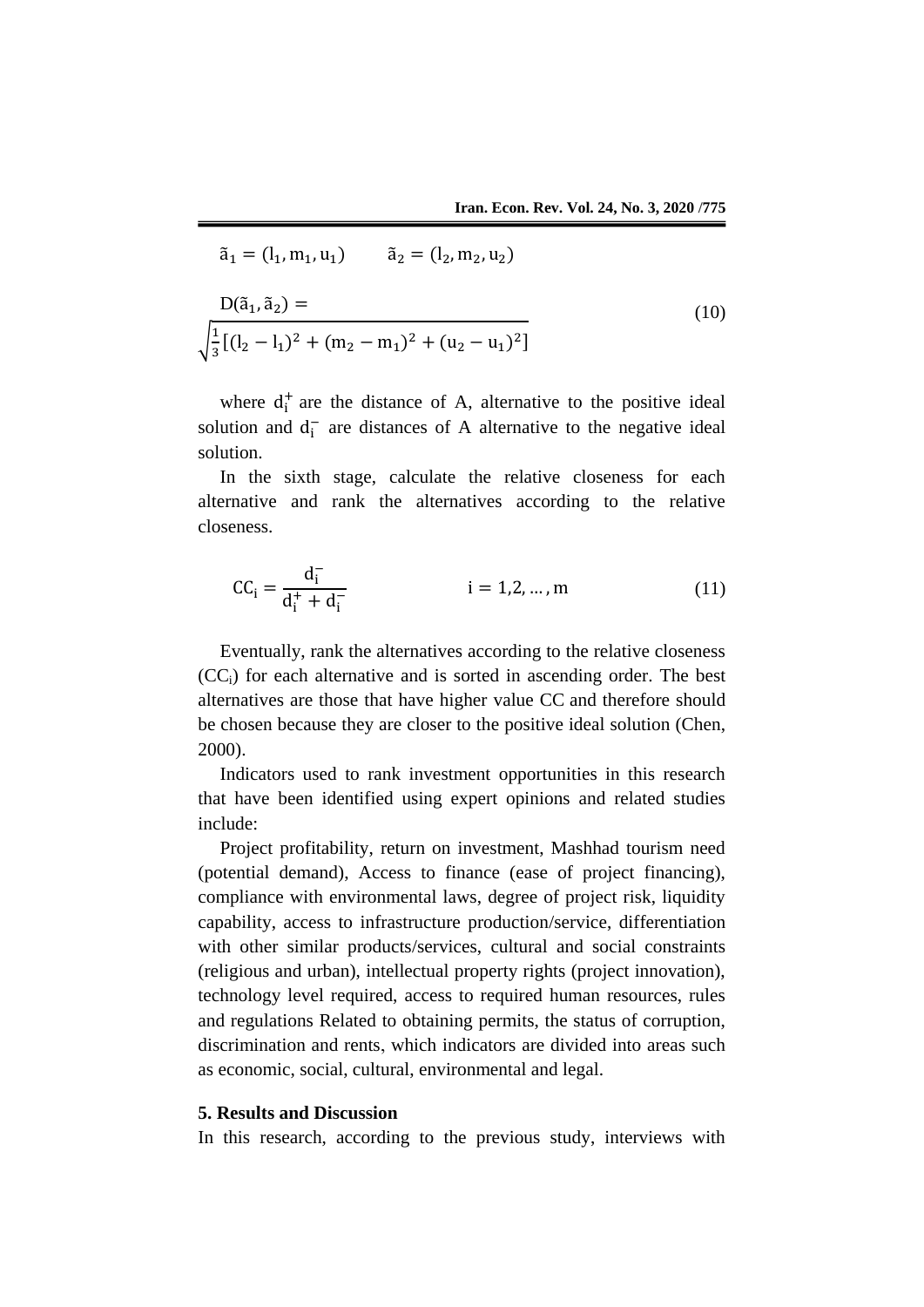experts and investors, tourism investment opportunities were identified in Mashhad.

Table 1 reports the results based on expert opinions that among the fifteen indicators examined the indicators of project profitability, return on investment and Mashhad tourism need have been the most important, and the least important are the indicators of access to required human resources, rules, and regulations Related to obtaining permits, status Corruption, discrimination and rents (Table 1).

|     |                                                              |                | weight factor (normalized) |                |
|-----|--------------------------------------------------------------|----------------|----------------------------|----------------|
| Row | <b>Indicator</b>                                             | lower<br>bound | most probable<br>value     | upper<br>bound |
| 1   | Project Profitability                                        | 0.0259         | 0.0290                     | 0.0297         |
| 2   | Return on Investment                                         | 0.0245         | 0.0277                     | 0.0294         |
| 3   | Mashhad Tourism Need (Potential<br>Demand)                   | 0.0239         | 0.0270                     | 0.0284         |
| 4   | Access to financial resources (ease of<br>project financing) | 0.0221         | 0.0252                     | 0.0277         |
| 5   | Environmental compliance                                     | 0.0197         | 0.0228                     | 0.0252         |
| 6   | Degree Risk for Project Execution                            | 0.0194         | 0.0225                     | 0.0256         |
| 7   | liquidity capability,                                        | 0.0190         | 0.0221                     | 0.0249         |
| 8   | Access to product/service infrastructure                     | 0.0187         | 0.0218                     | 0.0245         |
| 9   | A distinction with other<br>products/services                | 0.0183         | 0.0214                     | 0.0241         |
| 10  | Cultural-social (religious and urban)<br>restrictions        | 0.0180         | 0.0211                     | 0.0239         |
| 11  | Intellectual property (Innovative Project)                   | 0.0176         | 0.0207                     | 0.0235         |
| 12  | Technology level required                                    | 0.0169         | 0.0201                     | 0.0232         |
| 13  | Access to<br>required human resources                        | 0.0159         | 0.0190                     | 0.0221         |
| 14  | Licensing laws and regulations                               | 0.0152         | 0.0183                     | 0.0214         |
| 15  | The state of corruption, discrimination,<br>and rents        | 0.0144         | 0.0175                     | 0.0206         |

**Table 1: Fuzzy Weight Factor for Selected Final Indicators**

**Source**: Research findings.

After reviewing the indicators and their importance from experts' viewpoints, according to the index and using the Fuzzy TOPSIS method to rank investment opportunities in the tourist city of Mashhad. Table 2 shows the average score of investment opportunities according to the indicators mentioned. According to the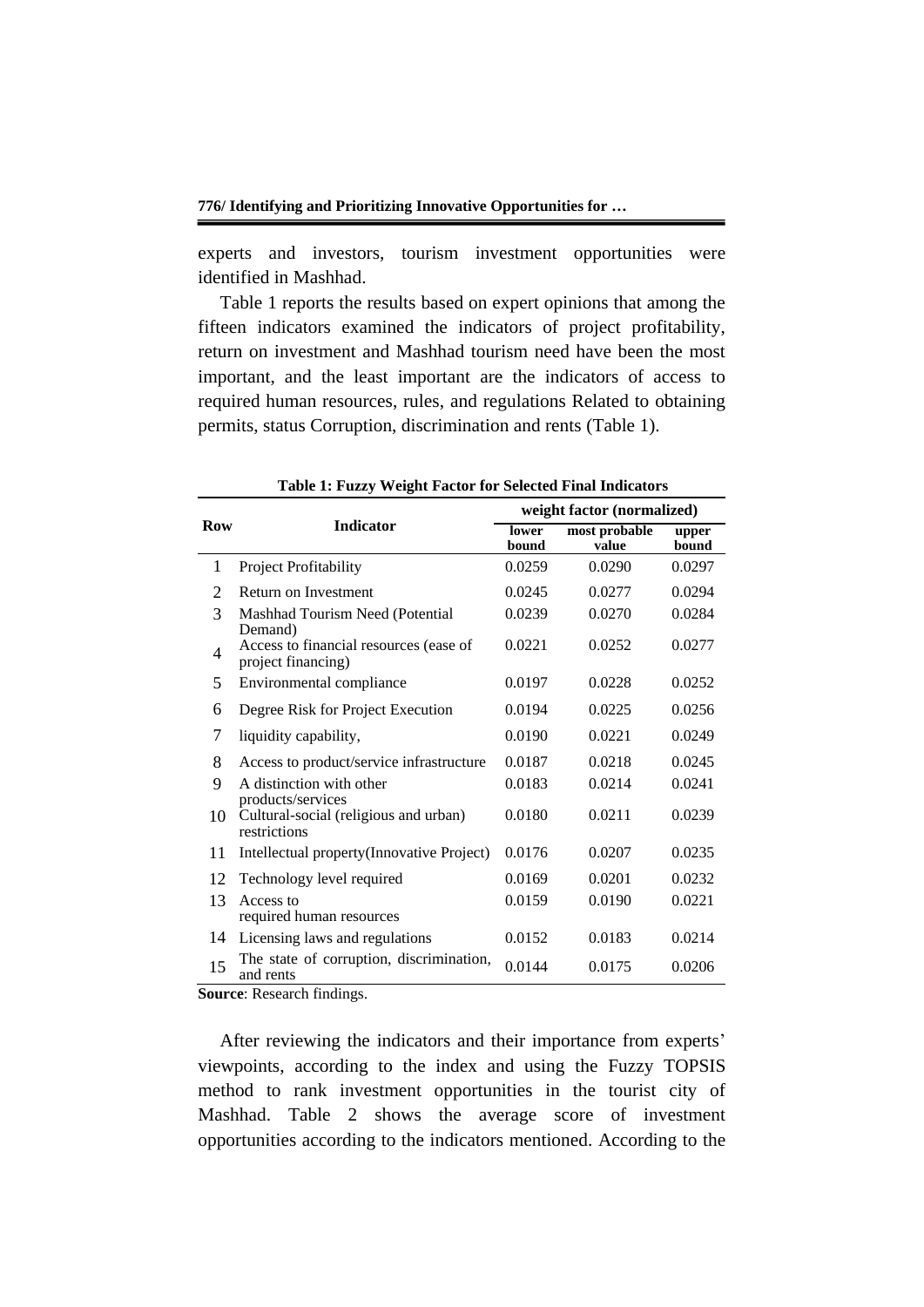table, it can be said that the highest amounts are allocated to the creation a website with the full profile of all hotels and residential centers tourists, presentation healthy and organic foods for Special diets (Elderly, children, vegans, diabetics, etc.), at the creation a market for souvenirs and handicrafts.

| muicators with Using Puzzy TOI BIB Michiga                           |                                     |         |           |              |                |              |        |                                       |              |     |                          |          |
|----------------------------------------------------------------------|-------------------------------------|---------|-----------|--------------|----------------|--------------|--------|---------------------------------------|--------------|-----|--------------------------|----------|
| <b>Indicators</b>                                                    | Access to<br>financial<br>resources |         |           |              | return of rate |              |        | <b>Investment</b><br><b>Liquidity</b> |              |     | Project<br>Profitability |          |
| <b>Investment</b><br>Opportunities                                   | δW                                  | Average | igh<br>Li | $_{\rm Low}$ | Average        | <u>ក្នុង</u> | $\log$ | Average                               | <u>ក្នុង</u> | δW  | Average                  | igh<br>T |
| Shared accommodation in a multi-                                     | 0.4                                 | 0.6     | 0.8       | 0.4          | 0.6            | 0.8          | 0.4    | 0.6                                   | 0.8          | 0.4 | 0.6                      | 0.8      |
| board room                                                           |                                     |         |           |              |                |              |        |                                       |              |     |                          |          |
| Making airport hotels with short-                                    | 0.4                                 | 0.6     | 0.8       | 0.4          | 0.6            | 0.8          | 0.4    | 0.6                                   | 0.8          | 0.4 | 0.6                      | 0.8      |
| term accommodation                                                   |                                     |         |           |              |                |              |        |                                       |              |     |                          |          |
| Stay in a historic house or                                          | 0.4                                 | 0.6     | 0.8       | 0.4          | 0.6            | 0.8          | 0.4    | 0.6                                   | 0.8          | 0.4 | 0.6                      | 0.8      |
| caravanserai                                                         |                                     |         |           |              |                |              |        |                                       |              |     |                          |          |
| Making special and wonderful                                         | 0.4                                 | 0.6     | 0.8       | 0.4          | 0.6            | 0.7          | 0.4    | 0.5                                   | 0.7          | 0.3 | 0.5                      | 0.7      |
| hotels with special features like a                                  |                                     |         |           |              |                |              |        |                                       |              |     |                          |          |
| servant for each room                                                |                                     |         |           |              |                |              |        |                                       |              |     |                          |          |
| New technologies in hotel                                            | 0.3                                 | 0.5     | 0.7       | 0.3          | 0.5            | 0.7          | 0.3    | 0.5                                   | 0.7          | 0.4 | 0.6                      | 0.7      |
| management (virtual reality,<br>keyless entry, service robots, etc.) |                                     |         |           |              |                |              |        |                                       |              |     |                          |          |
| Green hotel management in order                                      | 0.4                                 | 0.6     | 0.8       | 0.4          | 0.6            | 0.7          | 0.4    | 0.5                                   | 0.7          | 0.4 | 0.6                      | 0.7      |
| to adapt to the environment                                          |                                     |         |           |              |                |              |        |                                       |              |     |                          |          |
| Share hotel rooms (Time-sharing)                                     | 0.4                                 | 0.6     | 0.8       | 0.4          | 0.6            | 0.8          | 0.4    | 0.6                                   | 0.8          | 0.4 | 0.6                      | 0.8      |
| or private homes                                                     |                                     |         |           |              |                |              |        |                                       |              |     |                          |          |
| Create a website with the full                                       | 0.5                                 | 0.7     | 0.9       | 0.6          | 0.8            | 0.9          | 0.5    | 0.7                                   | 0.9          | 0.5 | 0.7                      | 0.9      |
| profile of all hotels                                                |                                     |         |           |              |                |              |        |                                       |              |     |                          |          |
| Innovation in the form of the                                        | 0.5                                 | 0.7     | 0.8       | 0.5          | 0.7            | 0.9          | 0.5    | 0.7                                   | 0.8          | 0.5 | 0.7                      | 0.8      |
| dining room (Decor, design and<br>)                                  |                                     |         |           |              |                |              |        |                                       |              |     |                          |          |
| Use of new technologies in                                           | 0.5                                 | 0.7     | 0.8       | 0.5          | 0.7            | 0.9          | 0.4    | 0.6                                   | 0.8          | 0.5 | 0.7                      | 0.9      |
| restaurants (Pre-order food,                                         |                                     |         |           |              |                |              |        |                                       |              |     |                          |          |
| Reserve on long distance, digital                                    |                                     |         |           |              |                |              |        |                                       |              |     |                          |          |
| reservation manager, cooking                                         |                                     |         |           |              |                |              |        |                                       |              |     |                          |          |
| facilities, etc.)                                                    |                                     |         |           |              |                |              |        |                                       |              |     |                          |          |
| Provide healthy and organic foods                                    | 0.5                                 | 0.7     | 0.9       | 0.5          | 0.7            | 0.9          | 0.5    | 0.7                                   | 0.8          | 0.4 | 0.6                      | 0.8      |
| for Special diets (Elderly, children,                                |                                     |         |           |              |                |              |        |                                       |              |     |                          |          |
| vegans, diabetics, etc.)                                             |                                     |         |           |              |                |              |        |                                       |              |     |                          |          |
| Innovations in the supply of food                                    | 0.5                                 | 0.7     | 0.9       | 0.5          | 0.7            | 0.9          | 0.5    | 0.7                                   | 0.9          | 0.4 | 0.6                      | 0.8      |
| (mobile food supply Food street,)                                    |                                     |         |           |              | 0.7            |              |        |                                       |              |     | 0.7                      |          |
| Holding ceremonies or tours and<br>festivals and special events at a | 0.5                                 | 0.7     | 0.8       | 0.5          |                | 0.8          | 0.4    | 0.6                                   | 0.8          | 0.5 |                          | 0.8      |
| special time of the year                                             |                                     |         |           |              |                |              |        |                                       |              |     |                          |          |
| Build symbolic amusement                                             | 0.4                                 | 0.6     | 0.8       | 0.4          | 0.6            | 0.8          | 0.3    | 0.5                                   | 0.7          | 0.4 | 0.6                      | 0.8      |
| attractions such as a caravanserai,                                  |                                     |         |           |              |                |              |        |                                       |              |     |                          |          |
| Ab Anbar, and old-style offices,                                     |                                     |         |           |              |                |              |        |                                       |              |     |                          |          |
| and so on.                                                           |                                     |         |           |              |                |              |        |                                       |              |     |                          |          |

**Table 2: Average Investment Opportunity Scores According to Existing Indicators with Using Fuzzy TOPSIS Method**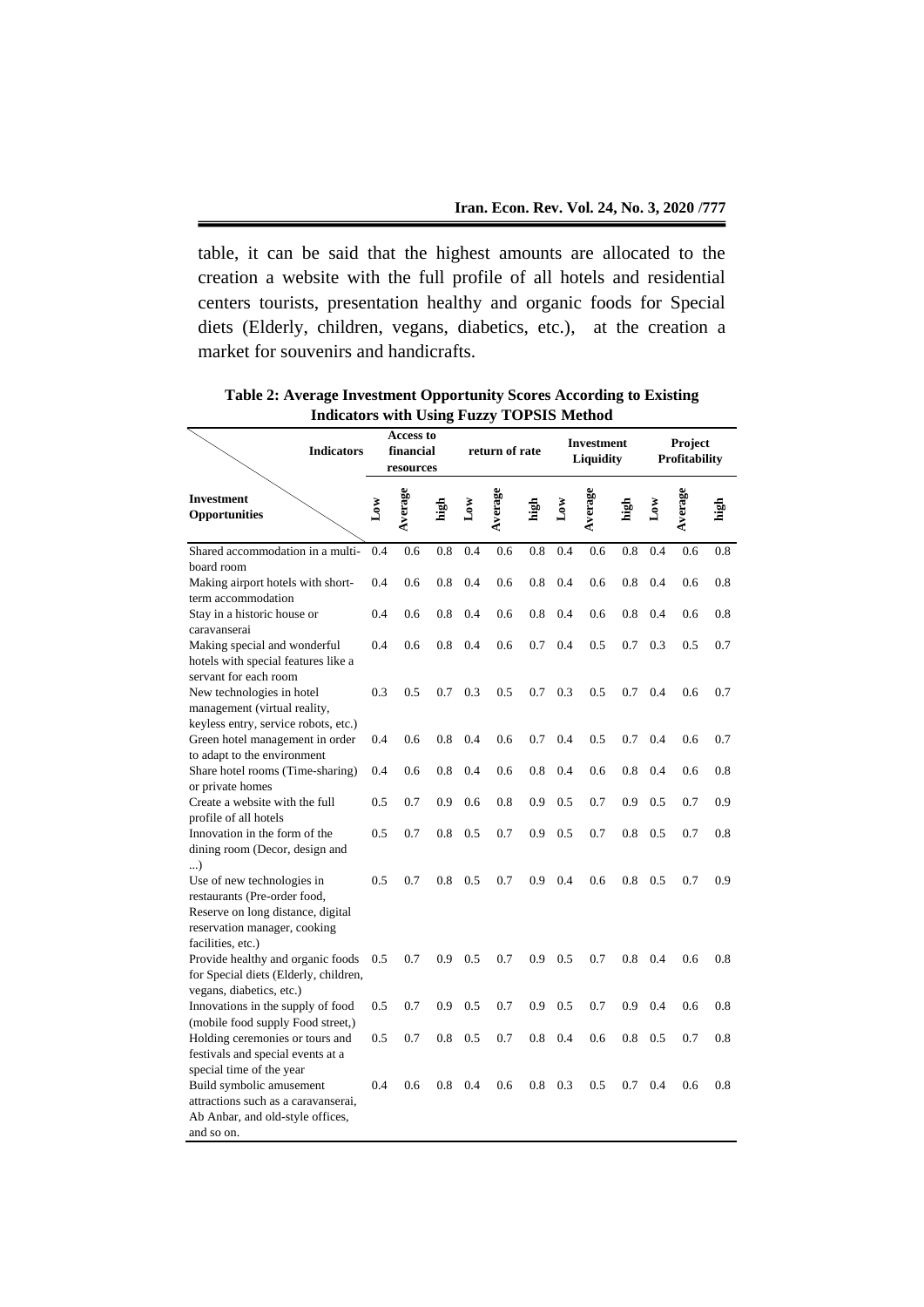|                                                                                                                        |            | <b>Access to</b>       |            |                |                |            |                 |                                       |            |              |                          |            |
|------------------------------------------------------------------------------------------------------------------------|------------|------------------------|------------|----------------|----------------|------------|-----------------|---------------------------------------|------------|--------------|--------------------------|------------|
| <b>Indicators</b>                                                                                                      |            | financial<br>resources |            |                | return of rate |            |                 | <b>Investment</b><br><b>Liquidity</b> |            |              | Project<br>Profitability |            |
| <b>Investment</b><br>Opportunities                                                                                     | δW         | Average                | nigh<br>E  | $\mathbf{Low}$ | Average        | nia<br>Lid | $\mathbf{L}$ ow | Average                               | igh        | $_{\rm Low}$ | Average                  | igi<br>T   |
| Exciting game centers And<br>amazing attractions such as the<br>escape game, garden maze,<br>miniature parks, and      | 0.5        | 0.7                    | 0.8        | 0.5            | 0.7            | 0.8        | 0.5             | 0.7                                   | 0.8        | 0.5          | 0.7                      | 0.9        |
| Entertainment and religious<br>programs (special ceremonies like<br>Barat days)                                        | 0.4        | 0.6                    | 0.8        | 0.3            | 0.5            | 0.7        | 0.3             | 0.5                                   | 0.7        | 0.3          | 0.5                      | 0.7        |
| a zoo with a new design (Noah's<br>Ark or a zoo with the ability to<br>touch animals);                                 | 0.3        | 0.5                    | 0.7        | 0.4            | 0.6            | 0.7        | 0.4             | 0.6                                   | 0.7        | 0.4          | 0.6                      | 0.8        |
| centers and parks for children<br>(educational parks, play centers,<br>children's stories center)                      | 0.4        | 0.6                    | 0.8        | 0.5            | 0.7            | 0.8        | 0.5             | 0.7                                   | 0.8        | 0.5          | 0.7                      | 0.9        |
| Create tourist and cultural routes<br>associated with particular places or<br>times                                    | 0.4        | 0.6                    | 0.8        | 0.4            | 0.6            | 0.7        | 0.4             | 0.5                                   | 0.7        | 0.4          | 0.6                      | 0.8        |
| Museums and exhibitions<br>New ways of visiting (visiting by<br>scooter, running, walking, virtual<br>reality glasses) | 0.4<br>0.4 | 0.6<br>0.6             | 0.8<br>0.8 | 0.3<br>0.4     | 0.5<br>0.6     | 0.7<br>0.8 | 0.4<br>0.4      | 0.6<br>0.6                            | 0.7<br>0.7 | 0.3<br>0.4   | 0.5<br>0.6               | 0.7<br>0.8 |
| Create mixed tourist packages<br>(historical, cultural,<br>anthropological, natural,<br>industrial)                    | 0.4        | 0.6                    | 0.8        | 0.5            | 0.6            | 0.8        | 0.4             | 0.6                                   | 0.8        | 0.5          | 0.7                      | 0.9        |
| New Technologies at Travel<br><b>Agents (Providing Internet)</b><br>Factors, open cost method)                         | 0.4        | 0.6                    | 0.8        | 0.5            | 0.7            | 0.8        | 0.4             | 0.6                                   | 0.8        | 0.4          | 0.6                      | 0.8        |
| Create a market for souvenirs and<br>handicrafts                                                                       | 0.4        | 0.6                    | 0.8        | 0.5            | 0.7            | 0.9        | 0.5             | 0.7                                   | 0.8        | 0.5          | 0.7                      | 0.8        |
| New technology in health tourism<br>with the ability to the presentation<br>of long distance services                  | 0.5        | 0.7                    | 0.9        | 0.5            | 0.7            | 0.9        | 0.5             | 0.7                                   | 0.8        | 0.5          | 0.7                      | 0.9        |

**Source**: Research findings.

### **Continued Table 2: The Average Score of Investment Opportunities According to Existing Indicators with Using the Fuzzy TOPSIS Method**

| <b>Indicators</b>                                       | Mashhad<br><b>Tourism Need</b> |                |                |              | Cultural, social,<br>of Mashhad |               | Access to<br>religious status required human<br>resources |                                        |     | Access to<br>production<br>infrastructure |        |      |
|---------------------------------------------------------|--------------------------------|----------------|----------------|--------------|---------------------------------|---------------|-----------------------------------------------------------|----------------------------------------|-----|-------------------------------------------|--------|------|
| <b>Investment</b><br><b>Opportunities</b>               | δW                             | verag          | ្នុង           | $\mathbf{v}$ |                                 |               |                                                           | verage<br>high<br>Low<br>Lenge<br>high |     |                                           | verage | high |
| Shared accommodation in a multi-<br>board room          | 0.4                            | 0.6            | 0.8            | 0.3          | 0.4                             | $0.6^{\circ}$ | 0.5                                                       | 0.7                                    | 0.8 | 0.5                                       | 0.7    | 09   |
| Making airport hotels with short-<br>term accommodation |                                | $0.4\quad 0.6$ | $0.8\quad 0.4$ |              | 0.6                             | 0.8           | 0.5                                                       | 0.7                                    | 0.9 | 0.5                                       | 0.7    | 0.9  |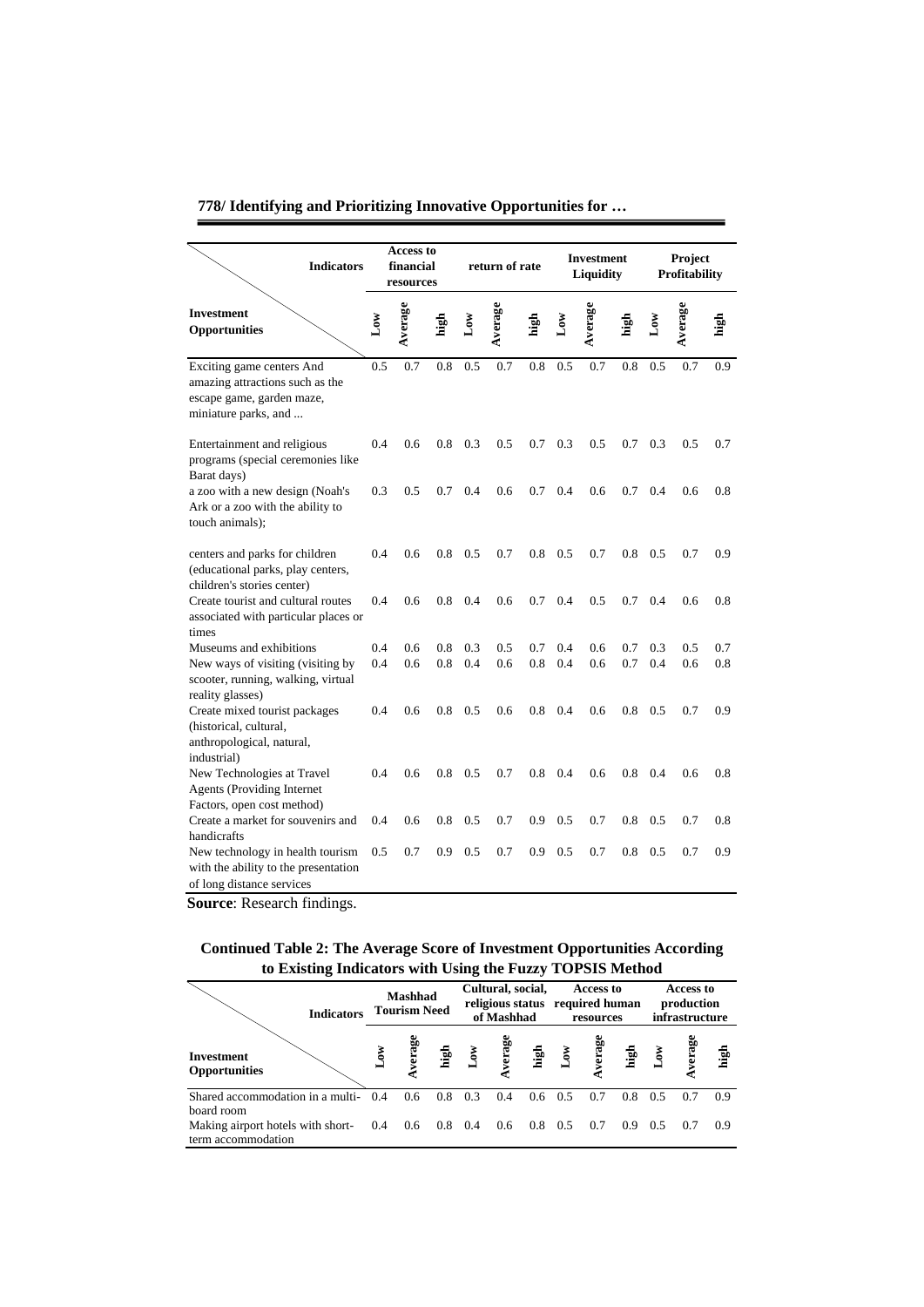**Iran. Econ. Rev. Vol. 24, No. 3, 2020 /779**

| <b>Indicators</b>                                                                                                               | Mashhad<br><b>Tourism Need</b> |            | Cultural, social,<br>religious status required human<br>of Mashhad |                         |            |            | Access to<br>resources |            |            | Access to<br>production<br>infrastructure |            |                |
|---------------------------------------------------------------------------------------------------------------------------------|--------------------------------|------------|--------------------------------------------------------------------|-------------------------|------------|------------|------------------------|------------|------------|-------------------------------------------|------------|----------------|
| <b>Investment</b><br><b>Opportunities</b>                                                                                       | Jow                            | Average    | igh                                                                | $\mathbf{L}\mathbf{ow}$ | Average    | high       | Δw                     | Average    | high       | $\mathbf{L}\mathbf{ow}$                   | Average    | ig<br>Ei       |
| Stay in a historic house or                                                                                                     | 0.5                            | 0.7        | 0.8                                                                | 0.5                     | 0.7        | 0.8        | 0.5                    | 0.7        | 0.9        | 0.4                                       | 0.6        | 0.8            |
| caravanserai<br>Making special and wonderful<br>hotels with special features like a                                             | 0.4                            | 0.6        | 0.7                                                                | 0.4                     | 0.6        | 0.8        | 0.5                    | 0.7        | 0.9        | 0.4                                       | 0.6        | 0.8            |
| servant for each room<br>New technologies in hotel<br>management (virtual reality,<br>keyless entry, service robots, etc.)      | 0.5                            | 0.7        | 0.8                                                                | 0.4                     | 0.6        | 0.8        | 0.5                    | 0.7        | 0.8        | 0.4                                       | 0.6        | 0.8            |
| Green hotel management in order<br>to adapt to the environment                                                                  | 0.6                            | 0.8        | 0.9                                                                | 0.5                     | 0.7        | 0.8        | 0.5                    | 0.7        | 0.8        | 0.4                                       | 0.6        | 0.8            |
| Share hotel rooms (Time-sharing)<br>or private homes                                                                            | 0.4                            | 0.6        | 0.7                                                                | 0.3                     | 0.5        | 0.7        | 0.4                    | 0.6        | 0.8        | 0.5                                       | 0.7        | 0.8            |
| Create a website with the full<br>profile of all hotels                                                                         | 0.7                            | 0.9        | 1                                                                  | 0.6                     | 0.8        | 0.9        | 0.6                    | 0.8        | 0.9        | 0.6                                       | 0.8        | 0.9            |
| Innovation in the form of the<br>dining room (Decor, design and<br>)                                                            | 0.6                            | 0.8        | 0.9                                                                | 0.5                     | 0.7        | 0.8        | 0.5                    | 0.7        | 0.9        | 0.6                                       | 0.8        | 0.9            |
| Use of new technologies in<br>restaurants (Pre-order food,<br>Reserve on long distance, digital<br>reservation manager, cooking | 0.5                            | 0.7        | 0.9                                                                | 0.5                     | 0.7        | 0.8        | 0.5                    | 0.7        | 0.9        | 0.5                                       | 0.7        | 0.9            |
| facilities, etc.)<br>Provide healthy and organic foods<br>for Special diets (Elderly, children,<br>vegans, diabetics, etc.)     | 0.6                            | 0.8        | 0.9                                                                | 0.5                     | 0.7        | 0.9        | 0.6                    | 0.8        | 0.9        | 0.5                                       | 0.7        | 0.9            |
| Innovations in the supply of food<br>(mobile food supply Food street,)                                                          | 0.6                            | 0.8        | 0.9                                                                | 0.5                     | 0.7        | 0.8        | 0.6                    | 0.8        | 0.9        | 0.6                                       | 0.8        | 0.9            |
| Holding ceremonies or tours and<br>festivals and special events at a<br>special time of the year                                | 0.6                            | 0.8        | 0.9                                                                | 0.4                     | 0.5        | 0.7        | 0.5                    | 0.7        | 0.9        | 0.5                                       | 0.7        | 0.8            |
| Build symbolic amusement<br>attractions such as a caravanserai,<br>Ab Anbar, and old-style offices<br>and so on.                | 0.4                            | 0.6        | 0.8                                                                | 0.4                     | 0.6        | 0.8        | 0.5                    | 0.7        | 0.9        | 0.5                                       | 0.7        | 0.8            |
| Exciting game centers And<br>amazing attractions such as the<br>escape game, garden maze,                                       | 0.6                            | 0.8        | 0.9                                                                | 0.5                     | 0.7        | 0.8        | 0.5                    | 0.7        | 0.9        | 0.5                                       | 0.7        | 0.9            |
| miniature parks and<br>Entertainment and religious<br>programs (special ceremonies like<br>Barat days)                          | 0.5                            | 0.7        | 0.8                                                                | 0.6                     | 0.7        | 0.9        | 0.6                    | 0.7        | 0.9        | 0.5                                       | 0.7        | 0.9            |
| a zoo with a new design (Noah's<br>Ark or a zoo with the ability to                                                             | 0.4                            | 0.6        | 0.8                                                                | 0.4                     | 0.6        | 0.8        | 0.4                    | 0.6        | 0.8        | 0.4                                       | 0.6        | 0.7            |
| touch animals);<br>centers and parks for children<br>(educational parks, play centers,<br>children's stories center)            | 0.6                            | 0.8        | 0.9                                                                | 0.5                     | 0.7        | $0.8\,$    | 0.5                    | 0.7        | 0.9        | 0.5                                       | 0.7        | 0.8            |
| Create tourist and cultural routes<br>associated with particular places or<br>times                                             | 0.6                            | 0.8        | 0.9 <sub>o</sub>                                                   | 0.5                     | 0.7        | 0.9        | 0.5                    | 0.7        | 0.9        | 0.5                                       | 0.7        | 0.9            |
| Museums and exhibitions<br>New ways of visiting (visiting by<br>scooter, running, walking, virtual<br>reality glasses)          | 0.5<br>0.5                     | 0.7<br>0.7 | 0.8<br>$0.8\,$                                                     | 0.4<br>0.4              | 0.6<br>0.6 | 0.8<br>0.8 | 0.5<br>$0.5\,$         | 0.7<br>0.7 | 0.9<br>0.9 | 0.5<br>0.5                                | 0.7<br>0.7 | 0.9<br>$0.8\,$ |
| Create mixed tourist packages<br>(historical, cultural,                                                                         | 0.6                            | 0.8        | $0.9$ 0.5                                                          |                         | 0.7        |            | $0.9 \quad 0.5$        | 0.7        | 0.9        | 0.5                                       | 0.7        | 0.9            |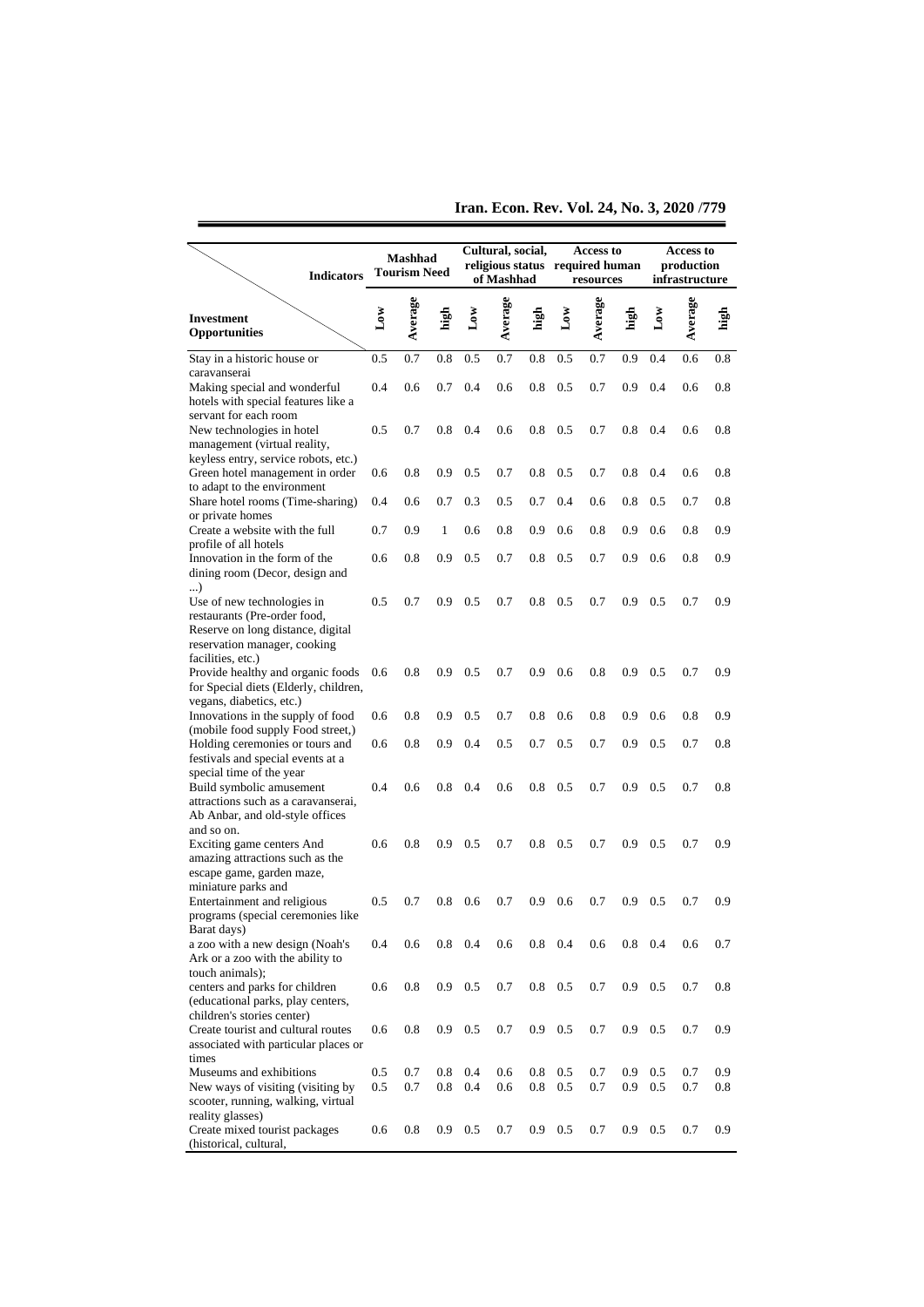| <b>Indicators</b>                                                                                         |     | Mashhad<br><b>Tourism Need</b> |                  | Cultural, social,<br>of Mashhad |        |      | Access to<br>religious status required human<br>resources |        |      | Access to<br>production<br>infrastructure |        |      |
|-----------------------------------------------------------------------------------------------------------|-----|--------------------------------|------------------|---------------------------------|--------|------|-----------------------------------------------------------|--------|------|-------------------------------------------|--------|------|
| <b>Investment</b><br><b>Opportunities</b>                                                                 |     | verage                         | high             | δW                              | verage | high | $\tilde{\mathbf{S}}$                                      | verage | high |                                           | verage | high |
| anthropological, natural,                                                                                 |     |                                |                  |                                 |        |      |                                                           |        |      |                                           |        |      |
| industrial)                                                                                               |     |                                |                  |                                 |        |      |                                                           |        |      |                                           |        |      |
| New Technologies at Travel                                                                                | 0.5 | 0.7                            | 0.9              | 0.5                             | 0.7    | 0.9  | 0.6                                                       | 0.8    | 0.9  | 0.5                                       | 0.7    | 0.9  |
| <b>Agents</b> (Providing Internet)                                                                        |     |                                |                  |                                 |        |      |                                                           |        |      |                                           |        |      |
| Factors, open cost method)                                                                                |     |                                |                  |                                 |        |      |                                                           |        |      |                                           |        |      |
| Create a market for souvenirs and                                                                         | 0.6 | 0.8                            | 0.9 <sup>°</sup> | 0.5                             | 0.7    | 0.9  | 0.6                                                       | 0.8    | 0.9  | 0.6                                       | 0.8    | 0.9  |
| handicrafts                                                                                               |     |                                |                  |                                 |        |      |                                                           |        |      |                                           |        |      |
| New technology in health tourism 0.6<br>with the ability to the presentation<br>of long distance services |     | 0.8                            | $0.9\quad 0.5$   |                                 | 0.7    | 0.9  | 0.5                                                       | 0.7    | 0.9  | 0.4                                       | 0.6    | 0.8  |

**Source**: Research findings.

**Continued Table 2: The Average Score of Investment Opportunities According to Existing Indicators with Using the Fuzzy TOPSIS Method**

| <b>Indicators</b>                                                                                                       |              | <b>Environmental</b><br>Compliance |      |              | <b>Degree Risk for</b><br>Project<br><b>Execution</b> |      |                         | The state of<br>corruption,<br>discrimination,<br>and rents |      |              | <b>Licensing laws</b><br>and regulations |      |
|-------------------------------------------------------------------------------------------------------------------------|--------------|------------------------------------|------|--------------|-------------------------------------------------------|------|-------------------------|-------------------------------------------------------------|------|--------------|------------------------------------------|------|
| <b>Investment</b><br>Opportunities                                                                                      | $_{\rm Low}$ | Average                            | high | $_{\rm Low}$ | verage<br>é.                                          | high | $\mathbf{L}\mathbf{ow}$ | verage<br>⋞                                                 | high | $_{\rm Low}$ | Average                                  | high |
| Shared accommodation in a<br>multi-board room                                                                           | 0.3          | 0.5                                | 0.7  | 0.2          | 0.4                                                   | 0.6  | 0.1                     | 0.3                                                         | 0.5  | 0.3          | 0.5                                      | 0.7  |
| Making airport hotels with<br>short-term accommodation                                                                  | 0.5          | 0.7                                | 0.9  | 0.3          | 0.4                                                   | 0.6  | 0.3                     | 0.4                                                         | 0.6  | 0.4          | 0.6                                      | 0.8  |
| Stay in a historic house or 0.6<br>caravanserai                                                                         |              | 0.8                                | 0.9  | 0.3          | 0.5                                                   | 0.7  | 0.2                     | 0.4                                                         | 0.6  | 0.4          | 0.5                                      | 0.7  |
| Making<br>special<br>and<br>hotels<br>wonderful<br>with<br>like<br>features<br>special<br>a<br>servant for each room    | 0.5          | 0.7                                | 0.8  | 0.2          | 0.4                                                   | 0.6  | 0.2                     | 0.4                                                         | 0.6  | 0.4          | 0.6                                      | 0.7  |
| New technologies in hotel 0.5<br>management (virtual reality,<br>keyless<br>entry,<br>service<br>robots, etc.)          |              | 0.7                                | 0.9  | 0.3          | 0.5                                                   | 0.7  | 0.2                     | 0.4                                                         | 0.6  | 0.4          | 0.6                                      | 0.7  |
| Green hotel management in 0.7<br>adapt to the<br>order<br>to<br>environment                                             |              | 0.9                                | 1    | 0.3          | 0.5                                                   | 0.7  | 0.3                     | 0.5                                                         | 0.6  | 0.4          | 0.6                                      | 0.8  |
| Share hotel rooms (Time-<br>sharing) or private homes                                                                   | 0.3          | 0.5                                | 0.7  | 0.3          | 0.5                                                   | 0.7  | 0.2                     | 0.3                                                         | 0.5  | 0.3          | 0.4                                      | 0.6  |
| Create a website with the<br>full profile of all hotels                                                                 | 0.6          | 0.8                                | 0.9  | 0.3          | 0.5                                                   | 0.7  | 0.3                     | 0.4                                                         | 0.6  | 0.5          | 0.7                                      | 0.8  |
| Innovation in the form of 0.5<br>the dining room (Decor,<br>$design, and \ldots)$                                       |              | 0.7                                | 0.9  | 0.3          | 0.4                                                   | 0.6  | 0.3                     | 0.4                                                         | 0.6  | 0.4          | 0.6                                      | 0.8  |
| Use of new technologies in<br>restaurants (Pre-order food,<br>Reserve on long-distance,<br>digital reservation manager, | 0.6          | 0.7                                | 0.9  | 0.3          | 0.5                                                   | 0.7  | 0.3                     | 0.5                                                         | 0.7  | 0.5          | 0.7                                      | 0.8  |
| cooking facilities, etc.)<br>Provide healthy and organic<br>foods for Special<br>diets                                  | 0.7          | 0.9                                | 1    | 0.3          | 0.5                                                   | 0.7  | 0.4                     | 0.6                                                         | 0.7  | 0.4          | 0.6                                      | 0.8  |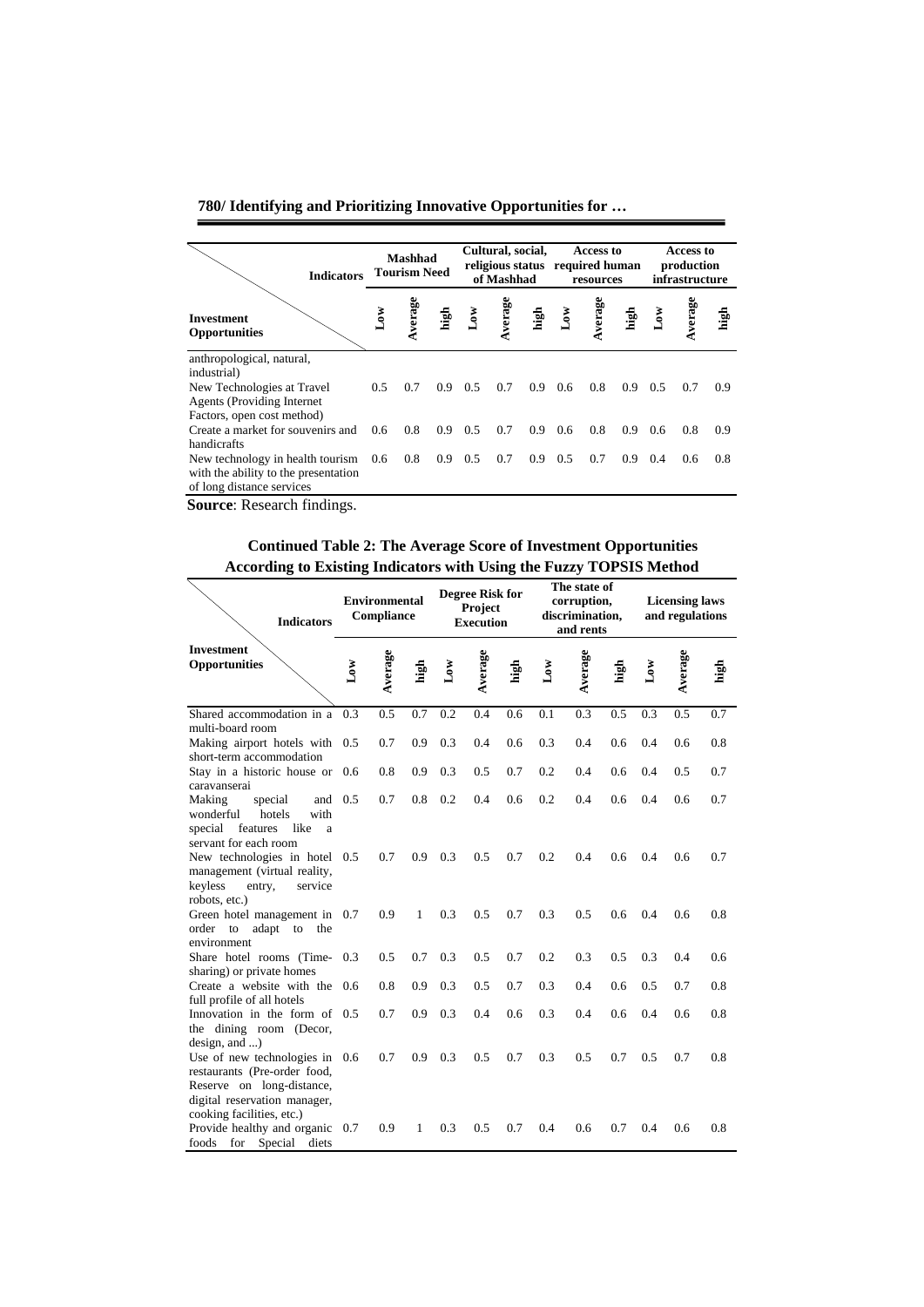**Iran. Econ. Rev. Vol. 24, No. 3, 2020 /781**

| <b>Indicators</b>                                                                                                                               |              | <b>Environmental</b><br>Compliance |                         |            | <b>Degree Risk for</b><br>Project<br><b>Execution</b> |            |                | The state of<br>corruption,<br>discrimination,<br>and rents |            |                | <b>Licensing laws</b><br>and regulations |            |
|-------------------------------------------------------------------------------------------------------------------------------------------------|--------------|------------------------------------|-------------------------|------------|-------------------------------------------------------|------------|----------------|-------------------------------------------------------------|------------|----------------|------------------------------------------|------------|
| <b>Investment</b><br><b>Opportunities</b>                                                                                                       | $_{\rm Low}$ | Average                            | high                    | گ<br>م     | Average                                               | nigh       | $\mathbf{Low}$ | Average                                                     | ្នាំ<br>មើ | $\mathbf{Low}$ | Average                                  | nigi<br>Li |
| (Elderly, children, vegans,<br>diabetics, etc.)<br>Innovations in the supply of $0.5$<br>food (mobile food supply<br>Food street.)              |              | 0.7                                | 0.8                     | 0.3        | 0.5                                                   | 0.7        | 0.3            | 0.4                                                         | 0.6        | 0.3            | 0.5                                      | 0.7        |
| Holding ceremonies or tours 0.4<br>and festivals and special<br>events at a special time of<br>the year                                         |              | 0.6                                | 0.8                     | 0.3        | 0.5                                                   | 0.7        | 0.2            | 0.4                                                         | 0.6        | 0.3            | 0.5                                      | 0.7        |
| Build symbolic amusement 0.5<br>attractions<br>such<br>as<br>a<br>caravanserai, Ab Anbar, and<br>old-style offices, and so on.                  |              | 0.7                                | 0.9                     | 0.3        | 0.5                                                   | 0.7        | 0.2            | 0.4                                                         | 0.6        | 0.4            | 0.6                                      | 0.8        |
| Exciting game centers And 0.5<br>amazing attractions such as<br>the escape game, garden<br>maze, miniature parks, and                           |              | 0.7                                | 0.8                     | 0.3        | 0.5                                                   | 0.7        | 0.2            | 0.4                                                         | 0.6        | 0.4            | 0.6                                      | 0.8        |
| $\ddotsc$<br>Entertainment and religious 0.4<br>(special)<br>programs<br>ceremonies like Barat days)                                            |              | 0.6                                | 0.8                     | 0.3        | 0.5                                                   | 0.6        | 0.2            | 0.4                                                         | 0.5        | 0.4            | 0.6                                      | 0.8        |
| a zoo with a new design 0.4<br>(Noah's Ark or a zoo with<br>the ability to touch animals);                                                      |              | 0.6                                | 0.7                     | 0.3        | 0.4                                                   | 0.6        | 0.2            | 0.4                                                         | 0.6        | 0.3            | 0.5                                      | 0.6        |
| parks<br>centers<br>and<br>children (educational parks,<br>children's<br>centers,<br>play                                                       | for $0.5$    | 0.7                                | 0.9                     | 0.3        | 0.5                                                   | 0.7        | 0.2            | 0.4                                                         | 0.6        | 0.4            | 0.6                                      | 0.7        |
| stories center)<br>Create tourist and cultural<br>with<br>routes<br>associated<br>particular places or times                                    | 0.6          | 0.8                                | 0.9                     | 0.3        | 0.5                                                   | 0.7        | 0.3            | 0.4                                                         | 0.6        | 0.4            | 0.6                                      | 0.8        |
| Museums and exhibitions<br>of<br>New<br>ways<br>visiting<br>(visiting)<br>by<br>scooter,<br>walking,<br>running,<br>virtual<br>reality glasses) | 0.5<br>0.5   | 0.7<br>0.7                         | 0.8<br>0.9              | 0.3<br>0.3 | 0.5<br>0.4                                            | 0.7<br>0.6 | 0.3<br>0.3     | 0.4<br>0.4                                                  | 0.6<br>0.6 | 0.4<br>0.4     | 0.6<br>0.6                               | 0.8<br>0.7 |
| mixed<br>Create<br>tourist 0.6<br>(historical,<br>packages<br>cultural,<br>anthropological,<br>natural, industrial)                             |              | 0.8                                | 0.9                     | 0.3        | 0.5                                                   | 0.7        | 0.3            | 0.5                                                         | 0.7        | 0.4            | 0.6                                      | 0.8        |
| New Technologies at Travel 0.5<br>Agents (Providing Internet)<br>Factors, open cost method)                                                     |              | 0.7                                | $0.8\,$                 | 0.3        | 0.5                                                   | 0.7        | 0.3            | 0.5                                                         | 0.7        | 0.4            | 0.6                                      | 0.8        |
| market<br>Create<br>a<br>souvenirs and handicrafts<br>New technology in health 0.6                                                              | for $0.5$    | 0.7<br>0.8                         | 0.9<br>0.9 <sub>o</sub> | 0.3<br>0.3 | 0.5<br>$0.5\,$                                        | 0.7<br>0.7 | 0.3<br>0.2     | 0.4<br>0.4                                                  | 0.6<br>0.6 | 0.5<br>0.4     | 0.7<br>0.6                               | 0.9<br>0.8 |
| tourism with the ability to<br>the presentation of long<br>distance services                                                                    |              |                                    |                         |            |                                                       |            |                |                                                             |            |                |                                          |            |

**Source**: Research findings.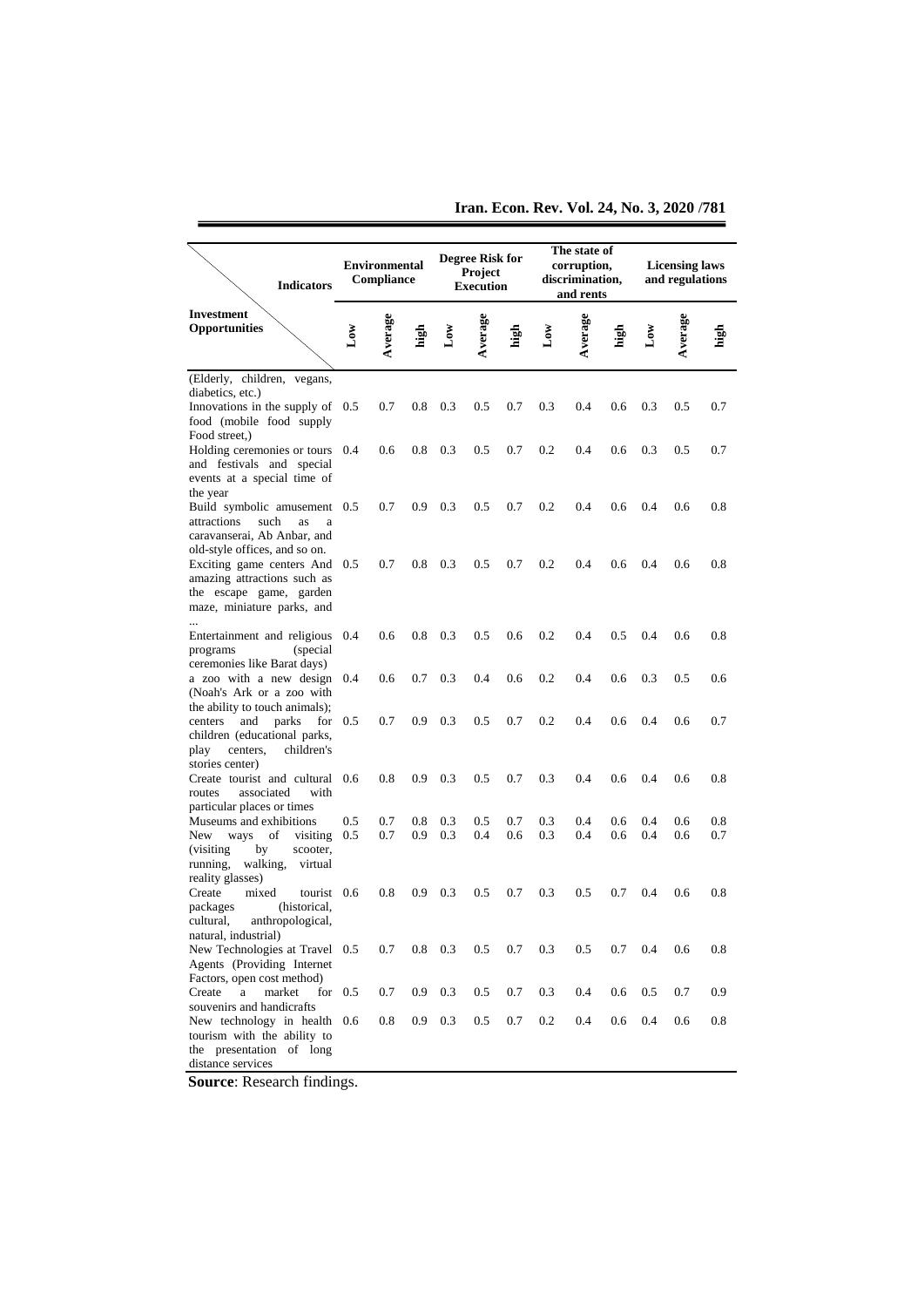| <b>Continued Table 2: The Average Score of Investment Opportunities According</b> |
|-----------------------------------------------------------------------------------|
| to Existing Indicators with Using the Fuzzy TOPSIS Method                         |
|                                                                                   |

| to <b>L'Abting</b><br>murators with come the range rorous without<br><b>Indicators</b>                                                                                                       |            | The distinction<br>with other<br>products/services |            |            | <b>Technology level</b><br>required |              |              | <b>Intellectual</b><br>property |            |
|----------------------------------------------------------------------------------------------------------------------------------------------------------------------------------------------|------------|----------------------------------------------------|------------|------------|-------------------------------------|--------------|--------------|---------------------------------|------------|
| <b>Investment</b><br>Opportunities                                                                                                                                                           | Δw         | Average                                            | igh<br>T   | ð۹         | Average                             | <u>ក្នុង</u> | $_{\rm Low}$ | Average                         |            |
| Shared accommodation in a multi-board                                                                                                                                                        | 0.4        | 0.5                                                | 0.7        | 0.4        | 0.5                                 | 0.7          | 0.3          | 0.4                             | 0.6        |
| room<br>Making airport hotels with short-term<br>accommodation                                                                                                                               | 0.5        | 0.7                                                | 0.8        | 0.4        | 0.6                                 | 0.8          | 0.3          | 0.5                             | 0.6        |
| Stay in a historic house or caravanserai<br>Making special and wonderful hotels with<br>special features like a servant for each<br>room                                                     | 0.5<br>0.6 | 0.7<br>0.8                                         | 0.9<br>1   | 0.4<br>0.3 | 0.5<br>0.5                          | 0.7<br>0.7   | 0.4<br>0.4   | 0.6<br>0.6                      | 0.7<br>0.8 |
| New technologies in hotel management<br>(virtual reality, keyless entry, service<br>robots, etc.)                                                                                            | 0.5        | 0.7                                                | 0.9        | 0.2        | 0.4                                 | 0.6          | 0.5          | 0.7                             | 0.8        |
| Green hotel management in order to adapt<br>to the environment                                                                                                                               | 0.7        | 0.9                                                | 1          | 0.3        | 0.5                                 | 0.6          | 0.5          | 0.7                             | $0.8\,$    |
| Share hotel rooms (Time-sharing) or<br>private homes                                                                                                                                         | 0.2        | 0.4                                                | 0.6        | 0.4        | 0.5                                 | 0.7          | 0.3          | 0.4                             | 0.6        |
| Create a website with the full profile of all<br>hotels                                                                                                                                      | 0.4        | 0.6                                                | 0.8        | 0.2        | 0.4                                 | 0.6          | 0.4          | 0.5                             | 0.7        |
| Innovation in the form of the dining room<br>(Decor, design, and )                                                                                                                           | 0.5        | 0.7                                                | 0.9        | 0.3        | 0.5                                 | 0.7          | 0.3          | 0.5                             | 0.7        |
| Use of new technologies in restaurants<br>(Pre-order food, Reserve on long distance,<br>digital reservation manager, cooking<br>facilities, etc.)                                            | 0.5        | 0.7                                                | 0.8        | 0.2        | 0.4                                 | 0.6          | 0.4          | 0.6                             | 0.7        |
| Provide healthy and organic foods for<br>Special diets (Elderly, children, vegans,<br>diabetics, etc.)                                                                                       | 0.5        | 0.7                                                | 0.9        | 0.3        | 0.5                                 | 0.7          | 0.4          | 0.6                             | 0.8        |
| Innovations in the supply of food (mobile<br>food supply Food street,)                                                                                                                       | 0.5        | 0.7                                                | 0.8        | 0.4        | 0.6                                 | $_{0.8}$     | 0.4          | 0.6                             | 0.7        |
| Holding ceremonies or tours and festivals<br>and special events at a special time of the<br>year                                                                                             | 0.4        | 0.6                                                | 0.8        | 0.4        | 0.6                                 | 0.8          | 0.3          | 0.5                             | 0.7        |
| Build symbolic amusement attractions<br>such as a caravanserai, Ab Anbar, and old<br>style offices and so on.                                                                                | 0.5        | 0.7                                                | 0.8        | 0.4        | 0.6                                 | 0.8          | 0.3          | 0.5                             | 0.7        |
| Exciting game centers And amazing<br>attractions such as the escape game,<br>garden maze, miniature parks, and                                                                               | 0.5        | 0.7                                                | 0.9        | 0.3        | 0.5                                 | 0.7          | 0.4          | 0.6                             | 0.7        |
| Entertainment and religious programs<br>(special ceremonies like Barat days)                                                                                                                 | 0.3        | 0.5                                                | 0.6        | 0.4        | 0.6                                 | 0.8          | 0.2          | 0.4                             | 0.5        |
| a zoo with a new design (Noah's Ark or a<br>zoo with the ability to touch animals);                                                                                                          | 0.5        | 0.6                                                | 0.8        | 0.3        | 0.4                                 | 0.6          | 0.4          | 0.6                             | $0.8\,$    |
| centers and parks for children (educational<br>parks, play centers, children's stories<br>center)                                                                                            | 0.5        | 0.7                                                | 0.8        | 0.3        | 0.5                                 | 0.7          | 0.3          | 0.5                             | 0.7        |
| Create tourist and cultural routes<br>associated with particular places or times                                                                                                             | $0.5\,$    | 0.7                                                | 0.8        | 0.4        | 0.6                                 | 0.8          | 0.3          | 0.5                             | 0.7        |
| Museums and exhibitions                                                                                                                                                                      | 0.3        | $0.5\,$                                            | 0.7        | 0.3        | 0.5                                 | 0.7          | 0.3          | $0.5\,$                         | 0.7        |
| New ways of visiting (visiting by scooter,<br>running, walking, virtual reality glasses)<br>Create mixed tourist packages (historical,<br>cultural, anthropological, natural,<br>industrial) | 0.5<br>0.4 | 0.7<br>0.6                                         | 0.9<br>0.8 | 0.2<br>0.4 | 0.4<br>0.6                          | 0.6<br>0.7   | 0.4<br>0.3   | 0.6<br>0.5                      | 0.8<br>0.7 |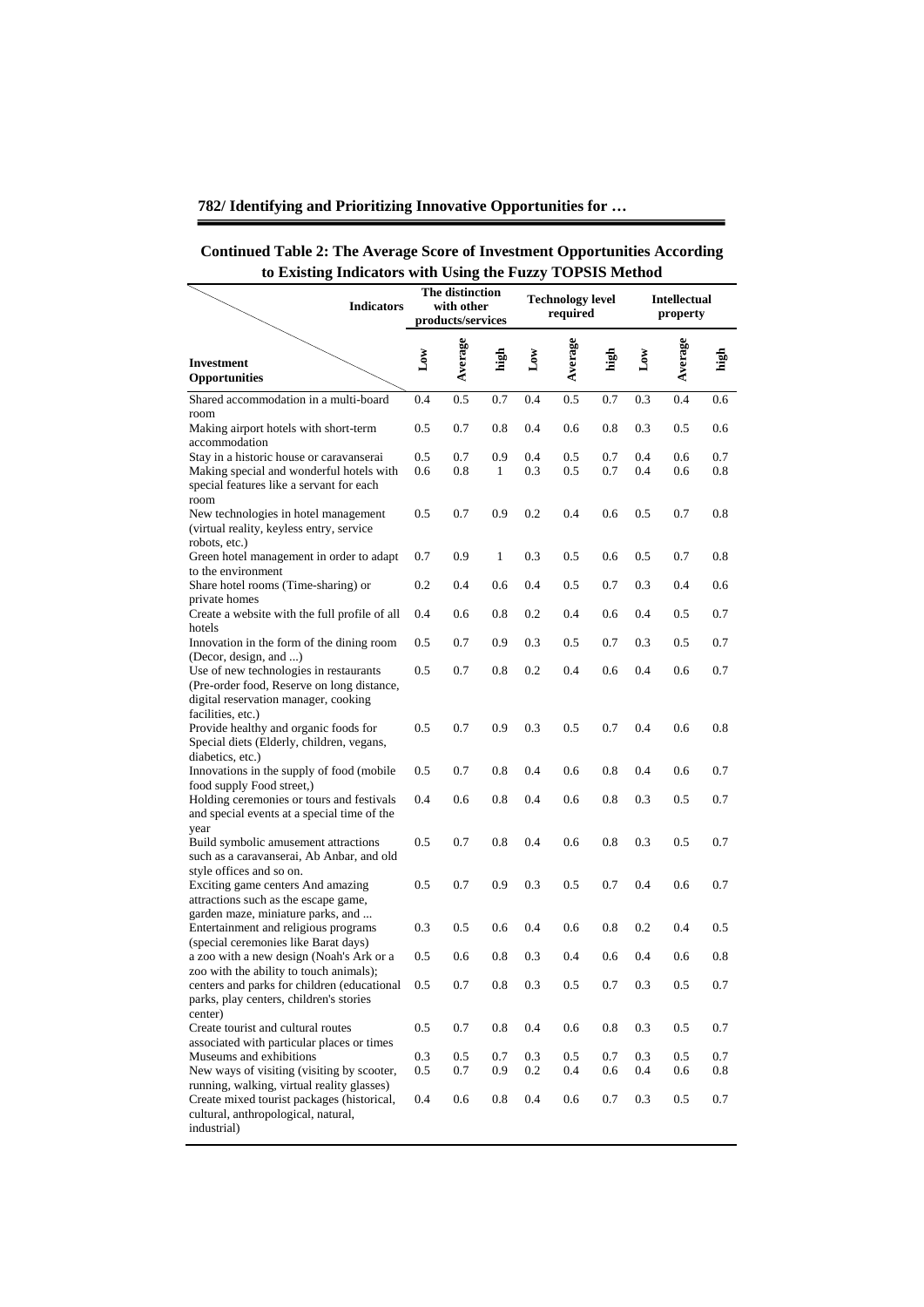**Iran. Econ. Rev. Vol. 24, No. 3, 2020 /783**

| <b>Indicators</b>                                                                                     |                         | <b>The distinction</b><br>with other<br>products/services |      |              | <b>Technology level</b><br>required |               | <b>Intellectual</b><br>property |        |      |  |
|-------------------------------------------------------------------------------------------------------|-------------------------|-----------------------------------------------------------|------|--------------|-------------------------------------|---------------|---------------------------------|--------|------|--|
| <b>Investment</b><br><b>Opportunities</b>                                                             | $\mathbf{L}\mathbf{ow}$ | verage                                                    | high | $\mathbf{S}$ | verage                              | high          | گھا                             | verage | high |  |
| New Technologies at Travel Agents<br>(Providing Internet Factors, open cost)<br>method)               | 0.4                     | 0.6                                                       | 0.7  | 0.2          | 0.4                                 | 0.6           | 0.3                             | 0.5    | 0.7  |  |
| Create a market for souvenirs and<br>handicrafts                                                      | 0.4                     | $0.6^{\circ}$                                             | 0.7  | 0.4          | 0.6                                 | 0.8           | 0.3                             | 0.5    | 0.7  |  |
| New technology in health tourism with the<br>ability to the presentation of long distance<br>services | 0.5                     | 0.7                                                       | 0.9  | 0.2          | 0.4                                 | $0.6^{\circ}$ | 0.4                             | 0.6    | 0.8  |  |

**Source**: Research findings.

**Table 3: The Average Score of Investment Opportunities According to Existing Indicators Using the Fuzzy TOPSIS Method**

| muicators Using the Fuzzy TOT 313 Method                                                                                                           |                   |                                                                                                   |      |                 |         |      |              |                                 |      |  |  |
|----------------------------------------------------------------------------------------------------------------------------------------------------|-------------------|---------------------------------------------------------------------------------------------------|------|-----------------|---------|------|--------------|---------------------------------|------|--|--|
|                                                                                                                                                    |                   | The distinction with<br><b>Technology level</b><br>Indicators other products/services<br>required |      |                 |         |      |              | <b>Intellectual</b><br>property |      |  |  |
| <b>Investment</b><br><b>Opportunities</b>                                                                                                          | $_{\texttt{Low}}$ | Average                                                                                           | high | $_{\text{Low}}$ | Average | high | $_{\rm Low}$ | Average                         | high |  |  |
| Shared accommodation in a multi-                                                                                                                   | 0.4               | 0.5                                                                                               | 0.7  | 0.4             | 0.5     | 0.7  | 0.3          | 0.4                             | 0.6  |  |  |
| board room                                                                                                                                         |                   |                                                                                                   |      |                 |         |      |              |                                 |      |  |  |
| Making airport hotels with short-term<br>accommodation                                                                                             | 0.5               | 0.7                                                                                               | 0.8  | 0.4             | 0.6     | 0.8  | 0.3          | 0.5                             | 0.6  |  |  |
| Stay in a historic house or caravanserai                                                                                                           | 0.5               | 0.7                                                                                               | 0.9  | 0.4             | 0.5     | 0.7  | 0.4          | 0.6                             | 0.7  |  |  |
| Making special and wonderful hotels<br>with special features like a servant for<br>each room                                                       | 0.6               | 0.8                                                                                               | 1    | 0.3             | 0.5     | 0.7  | 0.4          | 0.6                             | 0.8  |  |  |
| New<br>technologies<br>in<br>hotel<br>management (virtual reality, keyless<br>entry, service robots, etc.)                                         | 0.5               | 0.7                                                                                               | 0.9  | 0.2             | 0.4     | 0.6  | 0.5          | 0.7                             | 0.8  |  |  |
| Green hotel management in order to<br>adapt to the environment                                                                                     | 0.7               | 0.9                                                                                               | 1    | 0.3             | 0.5     | 0.6  | 0.5          | 0.7                             | 0.8  |  |  |
| Share hotel rooms (Time-sharing) or<br>private homes                                                                                               | 0.2               | 0.4                                                                                               | 0.6  | 0.4             | 0.5     | 0.7  | 0.3          | 0.4                             | 0.6  |  |  |
| Create a website with the full profile<br>of all hotels                                                                                            | 0.4               | 0.6                                                                                               | 0.8  | 0.2             | 0.4     | 0.6  | 0.4          | 0.5                             | 0.7  |  |  |
| Innovation in the form of the dining<br>room (Decor, design, and )                                                                                 | 0.5               | 0.7                                                                                               | 0.9  | 0.3             | 0.5     | 0.7  | 0.3          | 0.5                             | 0.7  |  |  |
| Use of new technologies in restaurants<br>(Pre-order food, Reserve on long-<br>distance, digital reservation manager,<br>cooking facilities, etc.) | 0.5               | 0.7                                                                                               | 0.8  | 0.2             | 0.4     | 0.6  | 0.4          | 0.6                             | 0.7  |  |  |
| Provide healthy and organic foods for<br>Special diets<br>(Elderly,<br>children.<br>vegans, diabetics, etc.)                                       | 0.5               | 0.7                                                                                               | 0.9  | 0.3             | 0.5     | 0.7  | 0.4          | 0.6                             | 0.8  |  |  |
| Innovations in the supply of food<br>(mobile food supply Food street,)                                                                             | 0.5               | 0.7                                                                                               | 0.8  | 0.4             | 0.6     | 0.8  | 0.4          | 0.6                             | 0.7  |  |  |
| Holding ceremonies or tours and<br>festivals and special events at a special<br>time of the year                                                   | 0.4               | 0.6                                                                                               | 0.8  | 0.4             | 0.6     | 0.8  | 0.3          | 0.5                             | 0.7  |  |  |
| Build symbolic amusement attractions<br>such as a caravanserai, Ab Anbar, and<br>old-style offices, and so on.                                     | 0.5               | 0.7                                                                                               | 0.8  | 0.4             | 0.6     | 0.8  | 0.3          | 0.5                             | 0.7  |  |  |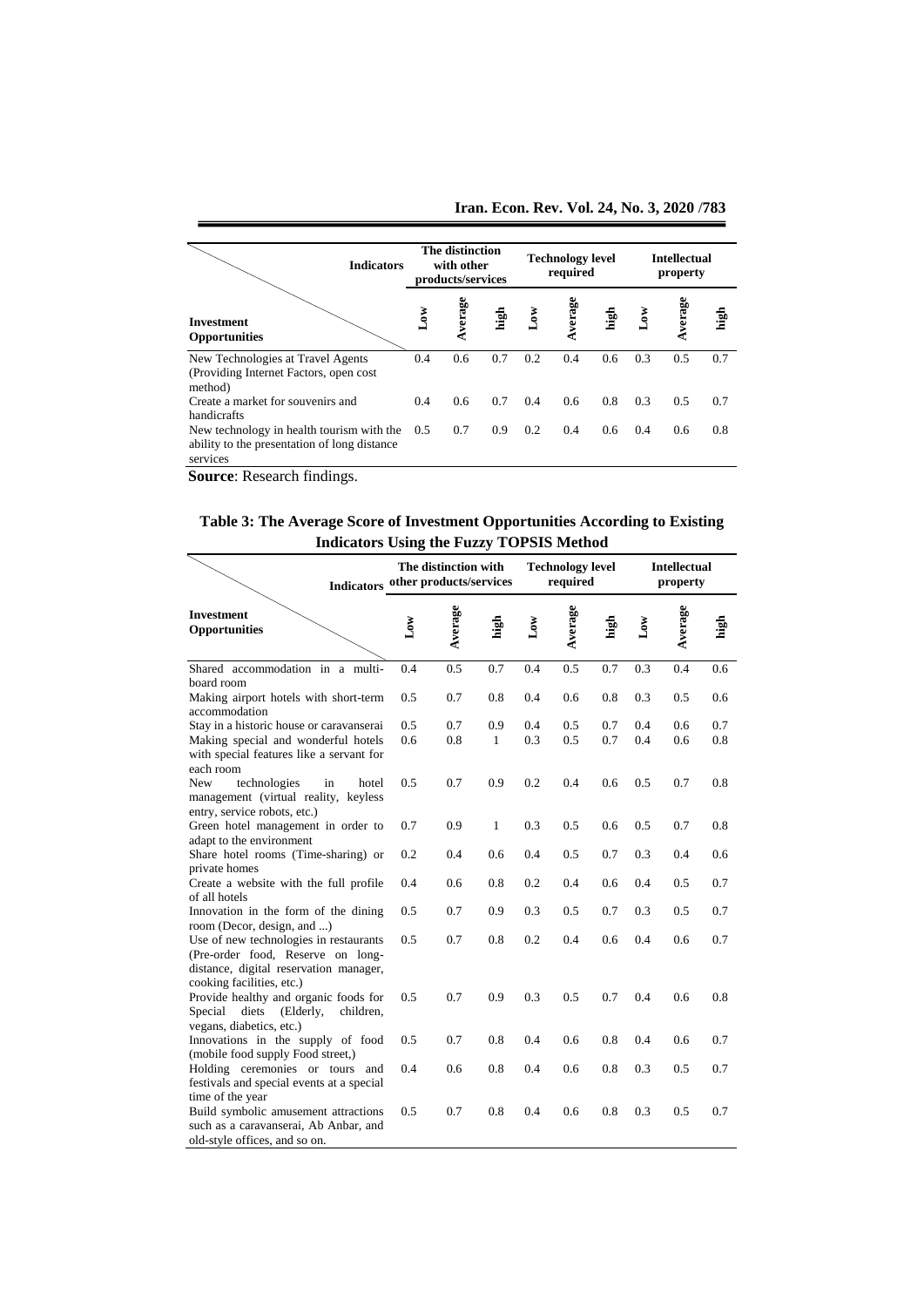| <b>Indicators</b>                                                                                                      | The distinction with<br>other products/services |         |      | <b>Technology level</b><br>required |         |      | <b>Intellectual</b><br>property |         |      |
|------------------------------------------------------------------------------------------------------------------------|-------------------------------------------------|---------|------|-------------------------------------|---------|------|---------------------------------|---------|------|
| <b>Investment</b><br><b>Opportunities</b>                                                                              | $_{\text{Low}}$                                 | Average | high | $\mathbf{L}\mathbf{ow}$             | Average | high | $\log$                          | Average | high |
| Exciting game centers And amazing<br>attractions such as the escape game,<br>garden maze, miniature parks, and         | 0.5                                             | 0.7     | 0.9  | 0.3                                 | 0.5     | 0.7  | 0.4                             | 0.6     | 0.7  |
| Entertainment and religious programs<br>(special ceremonies like Barat days)                                           | 0.3                                             | 0.5     | 0.6  | 0.4                                 | 0.6     | 0.8  | 0.2                             | 0.4     | 0.5  |
| a zoo with a new design (Noah's Ark<br>or a zoo with the ability to touch<br>animals);                                 | 0.5                                             | 0.6     | 0.8  | 0.3                                 | 0.4     | 0.6  | 0.4                             | 0.6     | 0.8  |
| and<br>parks<br>for<br>children<br>centers<br>play<br>(educational<br>parks,<br>centers,<br>children's stories center) | 0.5                                             | 0.7     | 0.8  | 0.3                                 | 0.5     | 0.7  | 0.3                             | 0.5     | 0.7  |
| Create tourist and cultural routes<br>associated with particular places or<br>times                                    | 0.5                                             | 0.7     | 0.8  | 0.4                                 | 0.6     | 0.8  | 0.3                             | 0.5     | 0.7  |
| Museums and exhibitions                                                                                                | 0.3                                             | 0.5     | 0.7  | 0.3                                 | 0.5     | 0.7  | 0.3                             | 0.5     | 0.7  |
| New ways of visiting (visiting by<br>scooter, running,<br>walking,<br>virtual<br>reality glasses)                      | 0.5                                             | 0.7     | 0.9  | 0.2                                 | 0.4     | 0.6  | 0.4                             | 0.6     | 0.8  |
| Create<br>mixed<br>tourist<br>packages<br>(historical, cultural, anthropological,<br>natural, industrial)              | 0.4                                             | 0.6     | 0.8  | 0.4                                 | 0.6     | 0.7  | 0.3                             | 0.5     | 0.7  |
| New Technologies at Travel Agents<br>(Providing Internet Factors, open cost<br>method)                                 | 0.4                                             | 0.6     | 0.7  | 0.2                                 | 0.4     | 0.6  | 0.3                             | 0.5     | 0.7  |
| Create a market for souvenirs and<br>handicrafts                                                                       | 0.4                                             | 0.6     | 0.7  | 0.4                                 | 0.6     | 0.8  | 0.3                             | 0.5     | 0.7  |
| New technology in health tourism with<br>the ability to the presentation of long<br>distance services                  | 0.5                                             | 0.7     | 0.9  | 0.2                                 | 0.4     | 0.6  | 0.4                             | 0.6     | 0.8  |

**Source**: Research findings.

In the next step with using the fuzzy TOPSIS technique, the most important investment opportunities in the tourism sector of Mashhad were determined. The results are shown in Table 4. According to the results of the table and opinion of experts in this field, the priority of tourism in Mashhad is the creation of a website with the full profile of all hotels. After this opportunity, the next priority is presentation healthy and organic foods for Special diets (Elderly, children, vegans, diabetics, etc.) and the creation of a market for souvenirs and handicrafts.

Besides, from the perspective of experts and according to the indicators presented in the previous section, the zoo with a new design (Noah's Ark or a zoo with the ability to touch animals) shared accommodation in a multi-board room (hostel); Share hotel rooms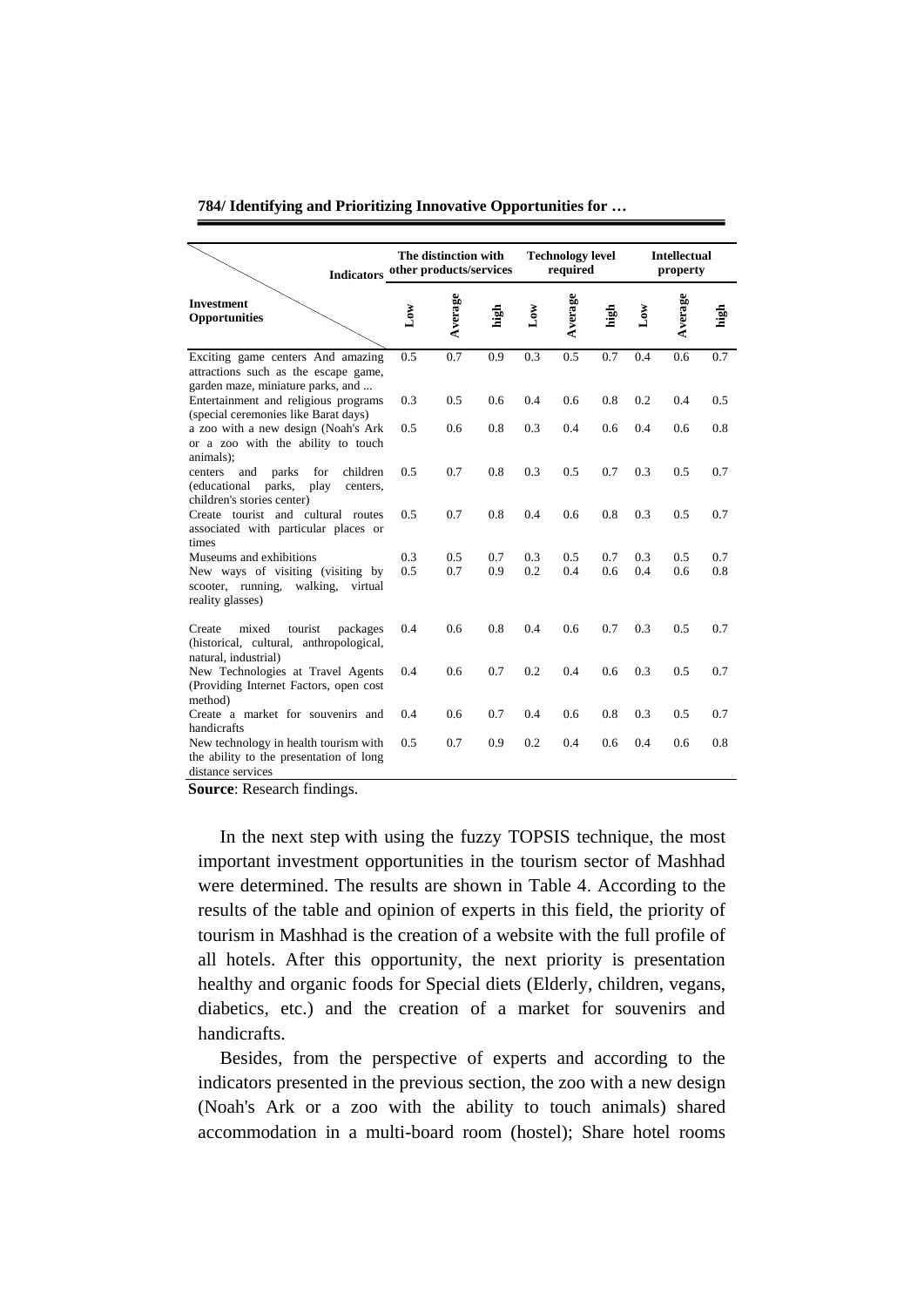(Time-sharing) or private homes, has the least priority in the tourism sector of Mashhad.

| Table 4: Ranking the Investment Opportunities in the Tourism Sector in Mashhad |  |
|--------------------------------------------------------------------------------|--|
|                                                                                |  |

| <b>Investment Opportunities</b>                                                                                                              | <b>Distances</b><br>from the<br>positive<br>ideal<br>solution<br>$(d^+)$ | <b>Distances</b><br>from the<br>negative<br>ideal<br>solution<br>(d <sub>1</sub> ) | The<br>relative<br>closeness<br>for each ranking<br>alternati<br>ve(cc) | Final          |
|----------------------------------------------------------------------------------------------------------------------------------------------|--------------------------------------------------------------------------|------------------------------------------------------------------------------------|-------------------------------------------------------------------------|----------------|
| Shared accommodation in a multi-board room                                                                                                   | 0.183                                                                    | 0.141                                                                              | 0.433                                                                   | 24             |
| Making hotel hotels with short-term accommodation                                                                                            | 0.166                                                                    | 0.160                                                                              | 0.490                                                                   | 16             |
| Stay in a historic house or caravanserai                                                                                                     | 0.162                                                                    | 0.162                                                                              | 0.501                                                                   | 15             |
| Making special and wonderful hotels with special features like<br>a servant for each room                                                    | 0.173                                                                    | 0.152                                                                              | 0.467                                                                   | 19             |
| New technologies in hotel management (virtual reality,<br>keyless entry, service robots, etc.)                                               | 0.173                                                                    | 0.151                                                                              | 0.466                                                                   | 20             |
| Green hotel management to adapt to the environment                                                                                           | 0.153                                                                    | 0.167                                                                              | 0.521                                                                   | 10             |
| Share hotel rooms (Time-sharing) or private homes                                                                                            | 0.182                                                                    | 0.138                                                                              | 0.428                                                                   | 25             |
| Create a website with the full profile of all hotels                                                                                         | 0.142                                                                    | 0.183                                                                              | 0.562                                                                   | $\mathbf{1}$   |
| Innovation in the form of the dining room (Decor, design, and                                                                                | 0.151                                                                    | 0.171                                                                              | 0.530                                                                   | 8              |
| $\ldots$<br>Use of new technologies in restaurants (Pre-order food,<br>Reserve on long-distance, digital reservation manager,                | 0.152                                                                    | 0.173                                                                              | 0.531                                                                   | $\overline{7}$ |
| cooking facilities, etc.)<br>Provide healthy and organic foods for Special diets (Elderly,<br>children, vegans, diabetics, etc.)             | 0.144                                                                    | 0.184                                                                              | 0.560                                                                   | $\overline{2}$ |
| Innovations in the supply of food (mobile food supply Food<br>street,)                                                                       | 0.149                                                                    | 0.175                                                                              | 0.540                                                                   | $\overline{4}$ |
| Holding ceremonies or tours and festivals and special events                                                                                 | 0.161                                                                    | 0.163                                                                              | 0.502                                                                   | 14             |
| at a special time of the year<br>Build symbolic amusement attractions such as a caravanserai,<br>Ab Anbar, and old-style offices, and so on. | 0.167                                                                    | 0.160                                                                              | 0.488                                                                   | 17             |
| Exciting game centers And amazing attractions such as the                                                                                    | 0.151                                                                    | 0.173                                                                              | 0.533                                                                   | 6              |
| escape game, garden maze, miniature parks, and<br>Entertainment and religious programs (special ceremonies like                              | 0.176                                                                    | 0.146                                                                              | 0.454                                                                   | $\overline{c}$ |
| Barat days)<br>a zoo with a new design (Noah's Ark or a zoo with the ability                                                                 | 0.180                                                                    | 0.141                                                                              | 0.440                                                                   | 23             |
| to touch animals);<br>centers and parks for children (educational parks, play centers,                                                       | 0.155                                                                    | 0.168                                                                              | 0.519                                                                   | 11             |
| children's stories center)<br>Create tourist and cultural routes associated with particular                                                  | 0.158                                                                    | 0.167                                                                              | 0.512                                                                   | 12             |
| places or times<br>Museums and exhibitions                                                                                                   | 0.174                                                                    | 0.152                                                                              | 0.466                                                                   | 21             |
| New ways of visiting (visiting by scooter, running, walking,                                                                                 | 0.166                                                                    | 0.157                                                                              | 0.486                                                                   | 18             |
| virtual reality glasses)<br>Create<br>mixed<br>tourist<br>packages<br>(historical,<br>cultural,                                              | 0.154                                                                    | 0.173                                                                              | 0.529                                                                   | 9              |
| anthropological, natural, industrial)<br>New Technologies at Travel Agents (Providing Internet                                               | 0.162                                                                    | 0.165                                                                              | 0.504                                                                   | 13             |
| Factors, open cost method)<br>Create a market for souvenirs and handicrafts                                                                  | 0.149                                                                    | 0.176                                                                              | 0.540                                                                   | 3              |
| New technology in health tourism with the ability to the<br>presentation of long distance services                                           | 0.152                                                                    | 0.176                                                                              | 0.535                                                                   | 5              |

**Source**: Research findings.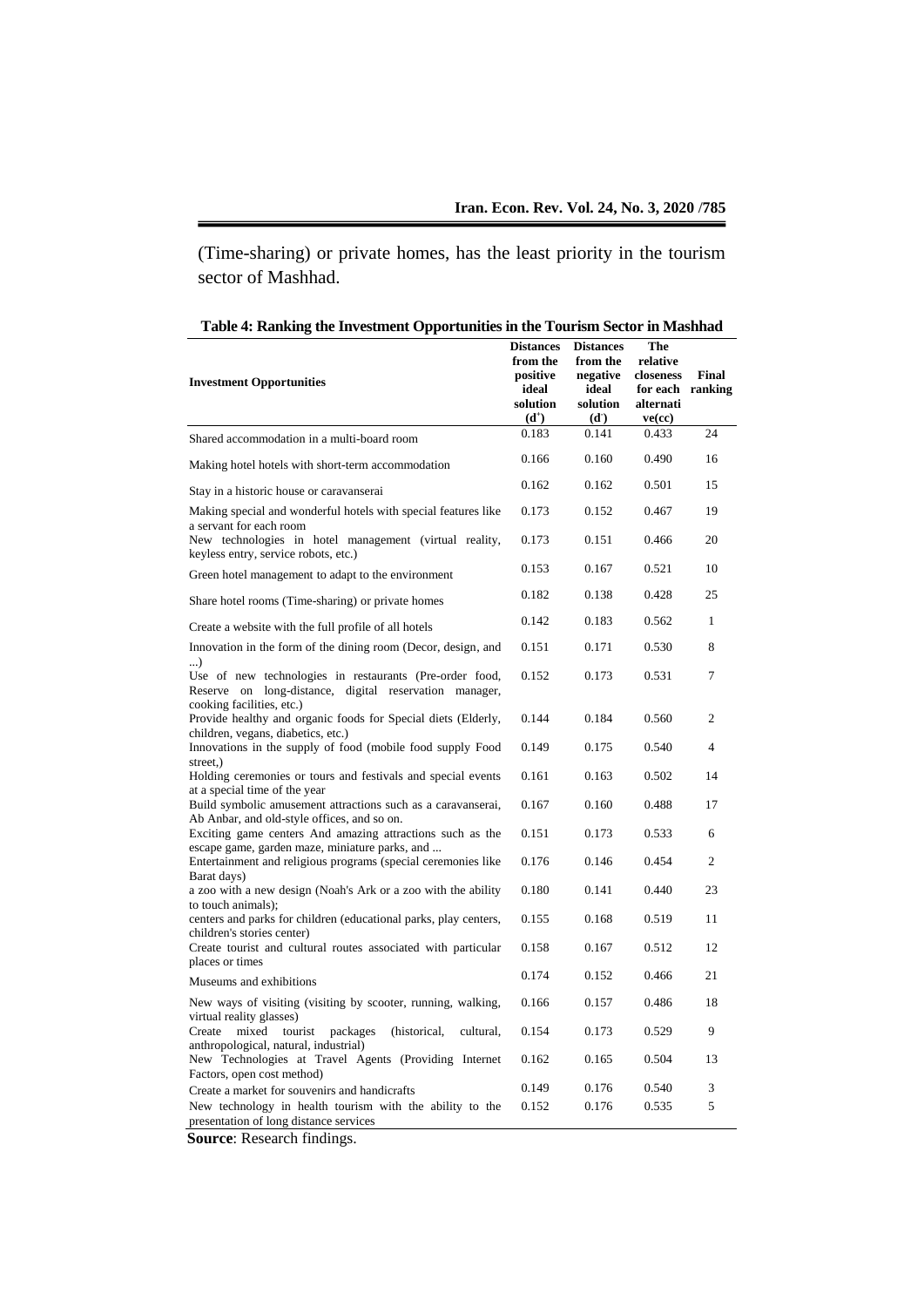#### **6. Conclusions and Suggestions**

In a general conclusion, it can be said that three investment opportunities are the main investment priorities in tourism in Mashhad such as creating a website from the complete profile of all hotels and residential centers for tourists, providing healthy and organic foods for special diets (elderly, children, vegetarians, diabetics, etc.) and creating a market for souvenirs and handicrafts according to the opinions of experts in the field of tourism and use of Fuzzy TOPSIS approach

Creating a website as the online market of all hotels and residential centers of urban tourists that offer beds, houses, and rooms with additional capacity in each accommodation center to tourists and the possibility of ranking hotels, comparing hotels with each other in terms of empty vacancies and other possible comparisons of accommodation centers (including having a gym, sauna, study lounge, high-speed internet, free breakfast with a combination of different menus in it, etc.) is not available in Mashhad.

Most of the websites that offer their services are offline, which increases the cost and time for users. Therefore, it seems that the investment idea for a city such as Mashhad, which attracts millions of pilgrims and tourists from around the world annually, can be beneficial.

Today, according to the importance of organic products around the world, these types of products have been considered; so creating such restaurants for this purpose in Mashhad can be useful and effective.

In other words, restaurants with a specific target community such as the elderly, children, pregnant, people with a vegetarian diet, people with diseases such as diabetes patients who have specific menus for them, or establish the Slow Foods Centers, that created in food tourism with the goal of providing healthy food and the use of healthy and organic raw materials in the preparation of these foods is an idea that is less widely discussed in Mashhad and even in the country.

Currently, several restaurants are operating in Mashhad, most of them proved traditional foods, fast food and ... for all individuals, not specific target groups. Therefore, it is important to create such restaurants for the pilgrimage and tourist city of Mashhad, which attracts people from different diets.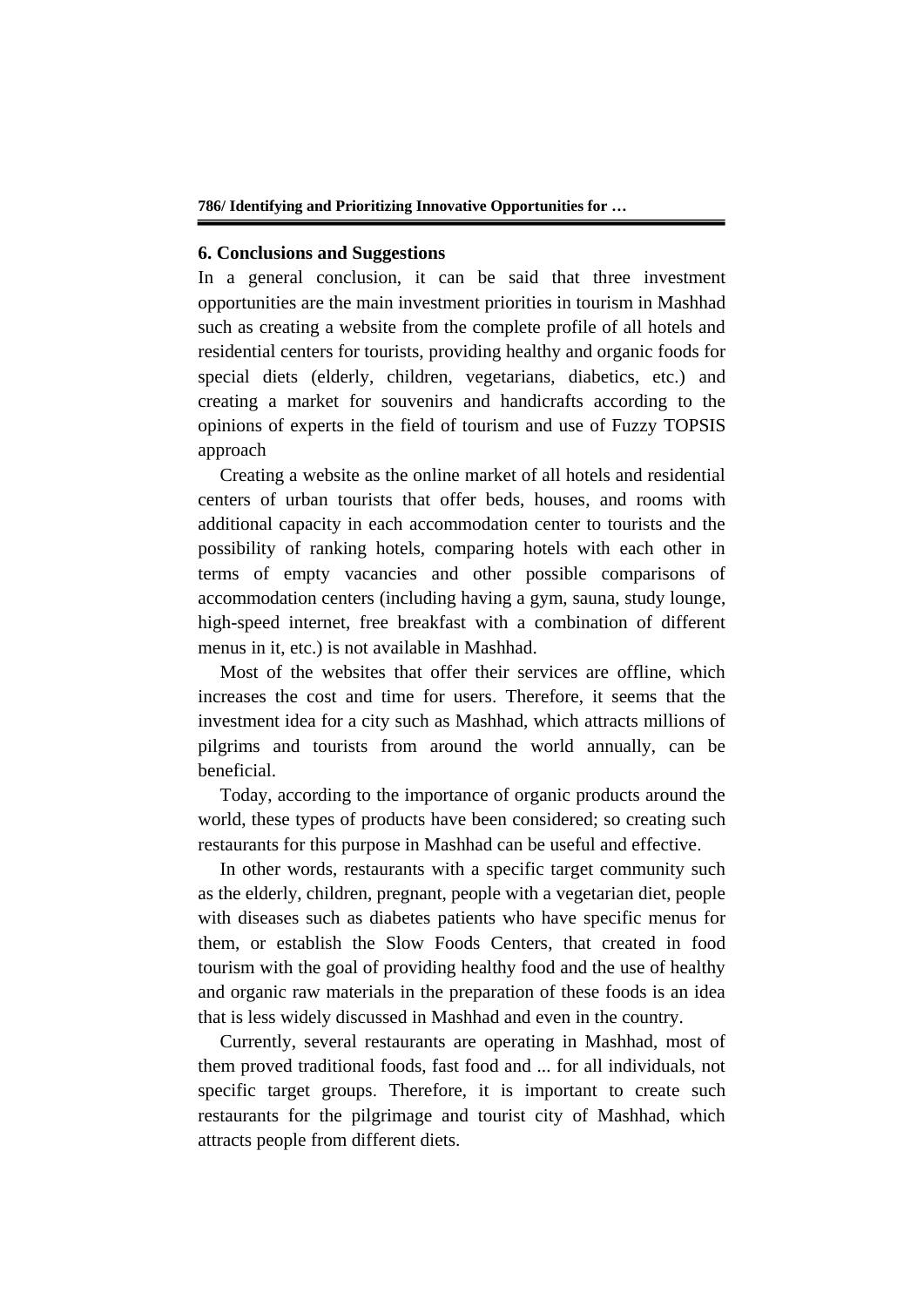One of the things that are always considered on any journey, whether it is holiday or pilgrimage, is to buy and go to the markets of that city.

Mashhad, as the second metropolis after Tehran, has a variety of shopping malls around the city, but unfortunately, there is no special souvenir and handicraft center in the city and it is scattered among other centers.

Therefore, the special attention to the quality and the special brands of souvenirs and handicrafts and products such as saffron, decorative stones, Turbah and Tasbih, local clothing and food products, souvenirs with a new design in a specific place and accessible for tourists, can turn into a new idea for Mashhad, which will boost shopping in the city.

In addition to the above idea, which is good for investing in Mashhad, Some ideas are inefficient for this city such as a zoo with a new design (Noah's Ark or a zoo with the ability to touch animals); shared accommodation in a multi-board room (hostel) sharing of hotel rooms (time-sharing) or private homes based on expert opinion in the field of tourism.

The reason for the inappropriate design of a new zoo can be seen in the unsuccessful experience of the Vakil Abad zoo in recent years, which led to the closure of the zoo.

Today, people prefer to see animals in their natural surroundings, not inside cages, so Safari parks are more attractive to nature and wildlife lovers than other zoos.

Sharing individuals in a multi-board room (hostel) and sharing the hotel room (time-sharing) or private homes due to the cultural, social and infrastructure characteristics of the city of Mashhad is not appropriate.

#### **References**

Akhavi, A. (1997). *Applied Macroeconomics*. Tehran: Institute for Business Studies and Research.

Alam Tabriz, A., Rajabani, N., & Farrokh, M. (2014). An Integrated Fuzzy DEMATEL-ANP-TOPSIS Methodology for Supplier Selection Problem. *Global Journal of Management Studies and Researches*, *1*(2), 85-99.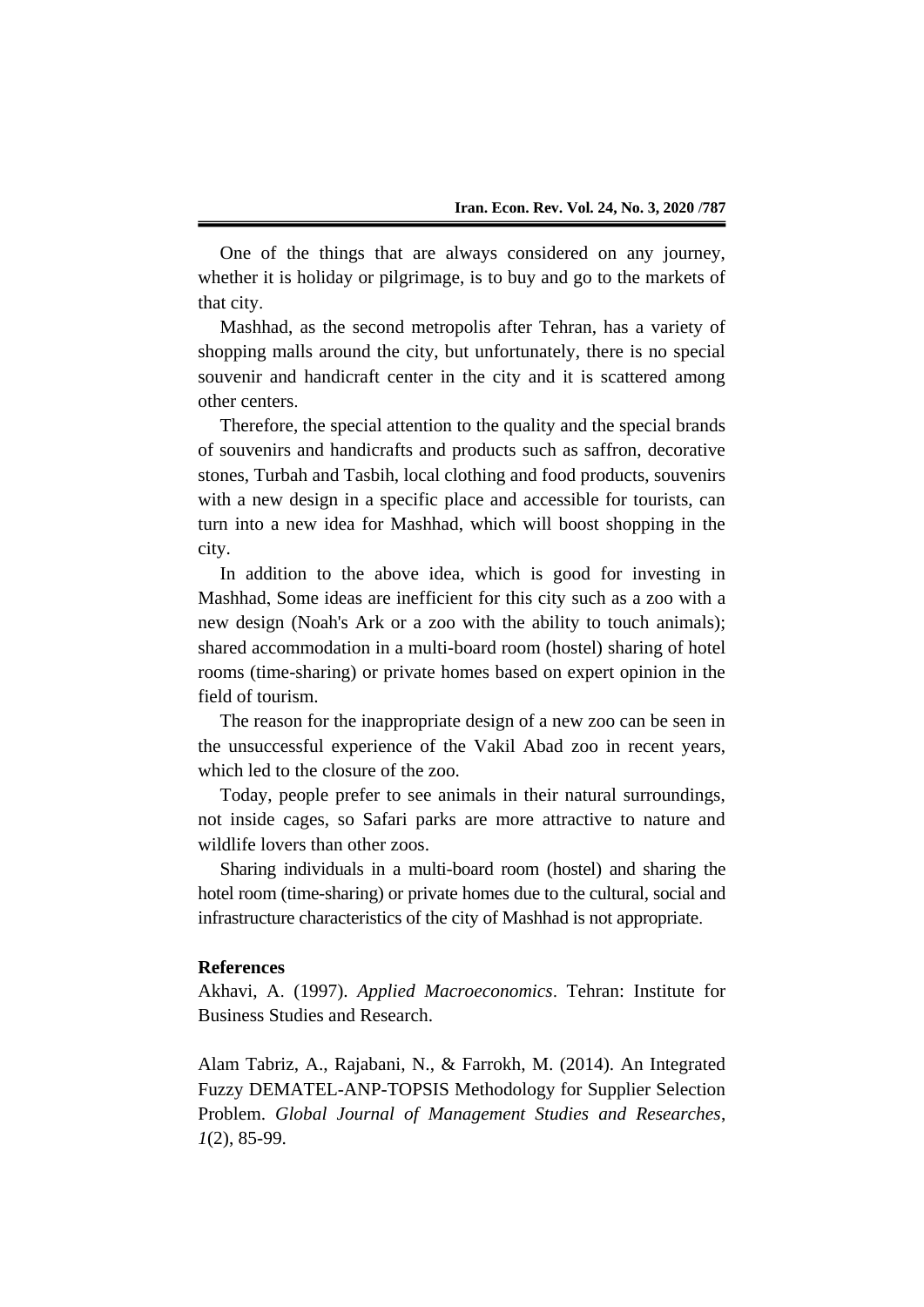Asadi, R., & Daryaei, M. (2011). Prioritization of Forms of Tourism in Iran to Formulate National Strategies. *European Journal of Scientific Research, 65*(1), 144-152.

Asgharpour, M. J. (2009). *Multi-Attribute Decision Making Systems*. Tehran: Tehran University Press.

Awirya, A. A., Anitawati, T., & Setyodewanti, R. (2012). Opportunity to Develop Tourism Industry through Investment. *The Forum for Research for Empirical International Trade (FREIT),* Retrieved from https://www.freit.org/WorkingPapers/Papers/ForeignInvestment/ FREIT416.pdf.

Azar, A., & Rajabzadeh, A. (2012). *Applied Decision Making: MADM Approach*. Tehran: Negahe Danesh.

Benjamin, E. B. (2013). Strategies for Harnessing Investment Opportunities through Tourism in Nigeria. *Journal of Research in Hospitality*. *Tourism, and Culture, 1*(1), 1-14.

Black, J. (1997). *Oxford Dictionary of Economics Oxford*. New York: Oxford University Press.

Chang, S., Gong, Y., & Shum, C. (2011). Promoting Innovation in Hospitality Companies through Human Resource Management Practices. *International Journal of Hospitality Management*, *30*(4), 812-818.

Desouza, K. (2009). Crafting Organizational Innovation Processes. *Organization & Management, 11*(1), 6-33.

Ferdinand, A. G. (1999). Government Share Ownership, Investment Opportunity Set, and Corporate Policy Choices in China*. Pacific-Basin Finance Journal, 7*(2), 157-172.

Gogus, G., Sarper Karakadilar, I., & Apak, S. (2013). Innovation and Sustainable Growth Measurement in the Hotel Industry: A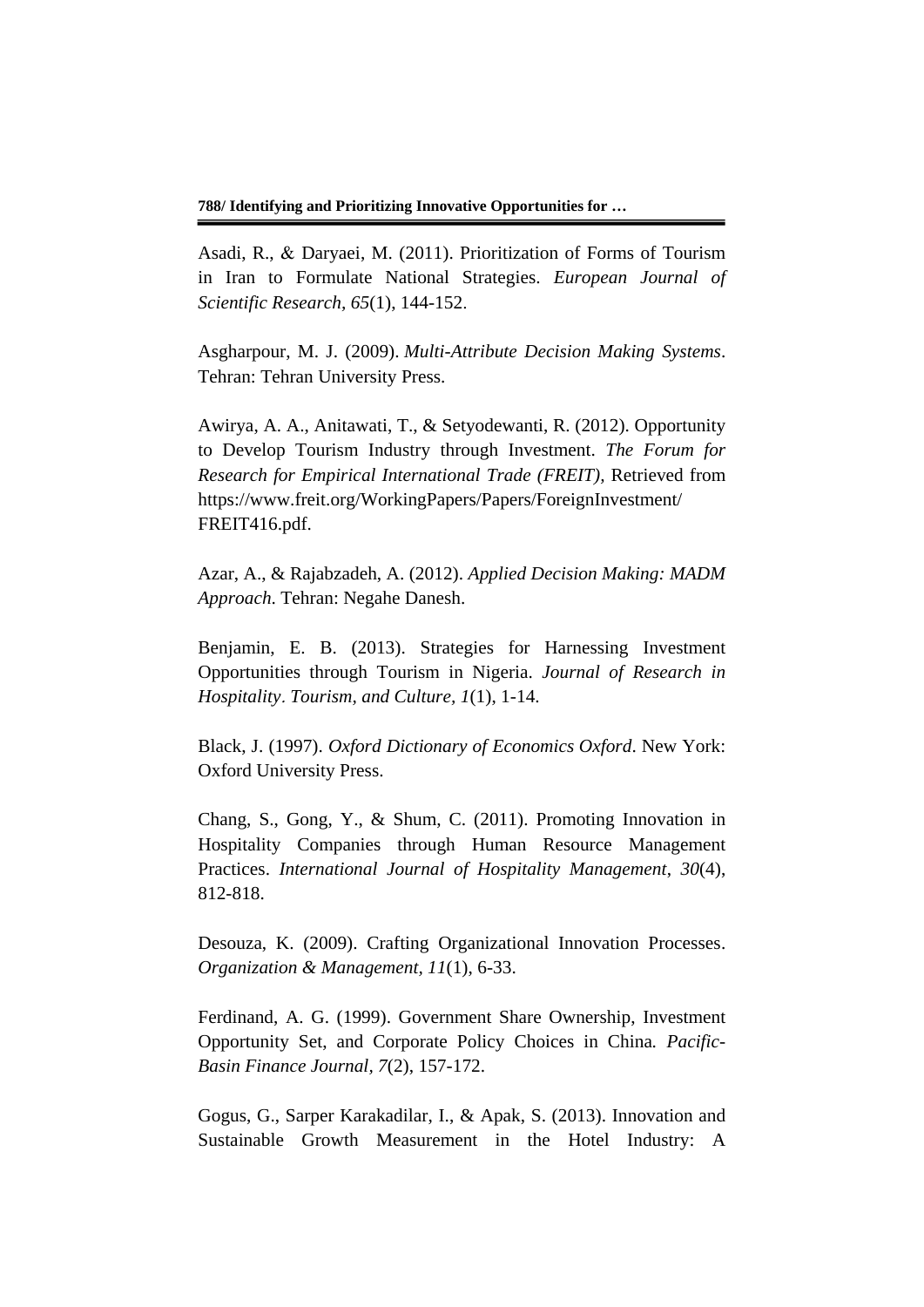Hierarchical Decision-making Model. *Procedia - Social and Behavioral Sciences, 99*, 752-761.

Govindan, K., Shaligram, P. P., & SasiKumar, P. (2009). Hybrid Approach Using ISM and Fuzzy TOPSIS for the Selection of Reverse Logistics Provider, Resources. *Conservation and Recycling*, *54*, 28–36.

Hall, C. M., & Williams, A. M. (2008). *Tourism and Innovation*. London: Routledge.

Hjalager, A. (2010). A Review of Innovation Research in Tourism. *Tourism Management, 31*, 1-12.

Islami Bidgoli, G. R., & Bigdelou, M. (2006). Comparison Efficiency and Risk of Alternative Investment Opportunities in Iran. *Journal of Accounting and Auditing*, *44*, 149-175.

Jansen-Verbeke, M. (1986). Inner-city Tourism: Resources; Tourists and Promoters. *Annals of Tourism Research, 13*(1), 79-100.

Javanshir, H., Fazlali, A., & Khazaei, M. (2008). Prioritize Investment Options using Fuzzy TOPSIS Technique with Economic and Noneconomic Criteria. *6 th*

*International Industrial Engineering Conference*, Retrieved from https://www.symposia.ir.

Kheiri, J., Shohrat Zeinabad, R., & Tabatabaie, F. (2016). Evaluation of Tourism Investment Priorities in Zoroastrian Village of Yazd Province, Iran. *American Journal of Rural Development, 4*(1), 1-9.

Krisnawati, A. (2006). *The Value Relevance of Flow and Accruals: The Role of Investment* (Unpublished Master's Thesis). Islamic University of Indonesia, Indonesia.

Moeinaddini, M., Khorasani, N., Danhkar, A., & Darvishsefat, A. (2011).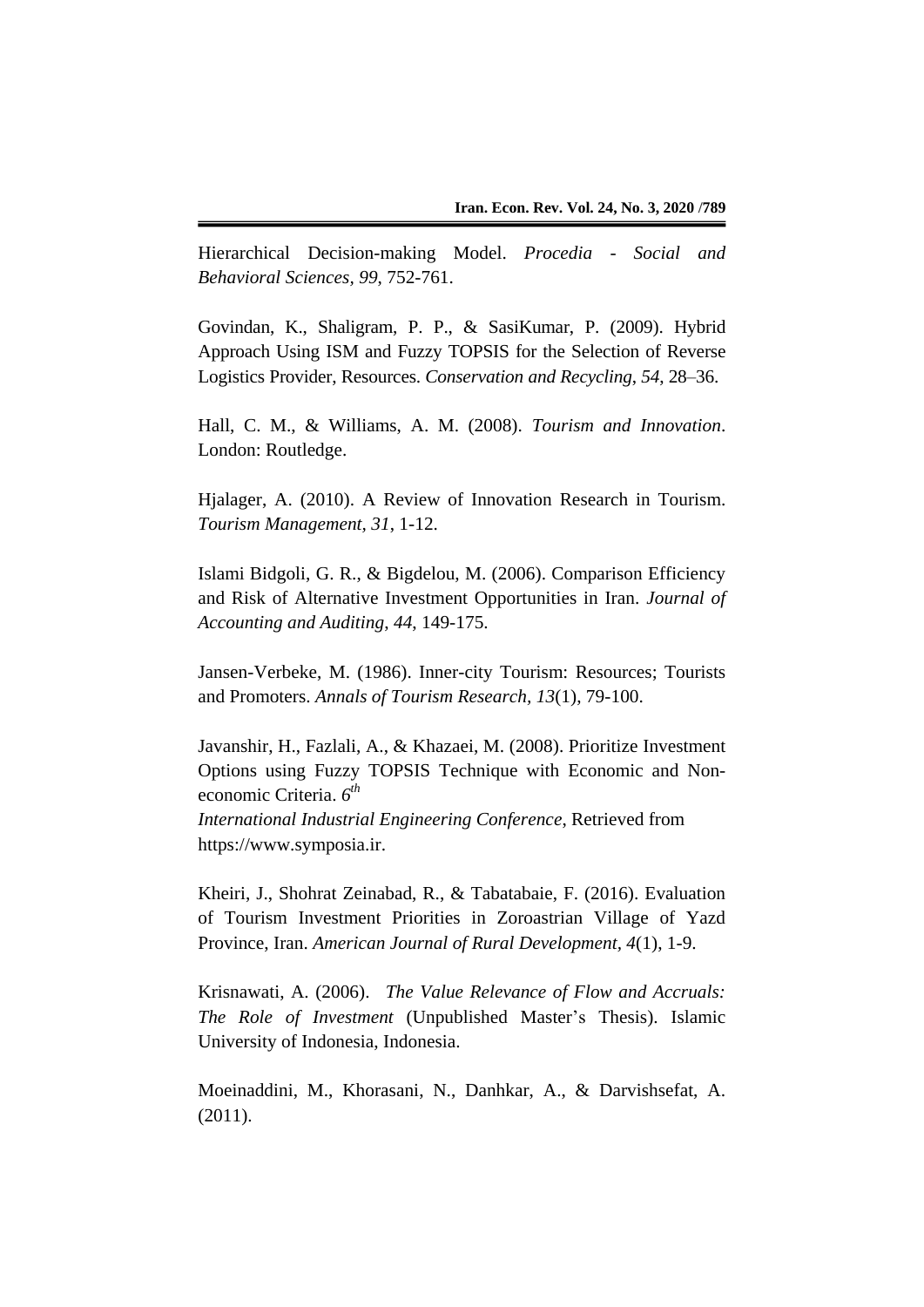Siting MSW Landfill using Hierarchical Fuzzy TOPSIS Methodology (Case Study: Karaj). *Journal Of Natural Environmental (Iranian Journal of Natural Resources)*, *64*(2), 155-167.

Momeni Mahdavi, F., & Homayoun Far, M. (2015). Investment in the Tourism Industry, Challenges, and Solutions. *The first National Conference on Sustainable Tourism with a Sports, Health, and Environment Tourism Approach*.

Myers, E. (1977). Determinants of Corporate Borrowing. *Journal of Financial Economics, 5*(2), 147-175.

Nezami, A., Purrashno, F., & Mir, A. (2018). Ranking and Comparison of Health and Health Services in Cities of Lorestan Province Using TOPSIS Method. *Yafteh*, *20*(2), 22-31.

Oetinger, B. (2005). Nurturing the New: Patterns for Innovation. *Journal of Business Strategy, 26*(2), 29-36.

Pourfaraj, A., Karami, M., Nekooee, Z., & Taleb, Z. (2012). A Feasibility Study of Tourism Investment Opportunities: The Case of Tarom as an International Recreational-Tourist Town. *Journal of Industrial Management Studies, 9*(25), 206-181.

Ramezanian, M., & Zareei Doodaji, A. (2013). Selecting Enormous Professors with the Use of Fuzzy Hierarchy TOPSIS. *IRPHE*, *18*(4), 49-73.

Rezaei, N., & Garkaz, M. (2013). The Effect of Changes Working Capital on Investment Opportunities. *Journal of Management of Asset and Finance, 3*(3), 99-118.

Shamaud Doha, A., & Chowdhury, T. (2009). Opportunities for Developing Tourism in Bangladesh. *Journal of Tourism - Studies and Research in Tourism, 8*(8), 22-26.